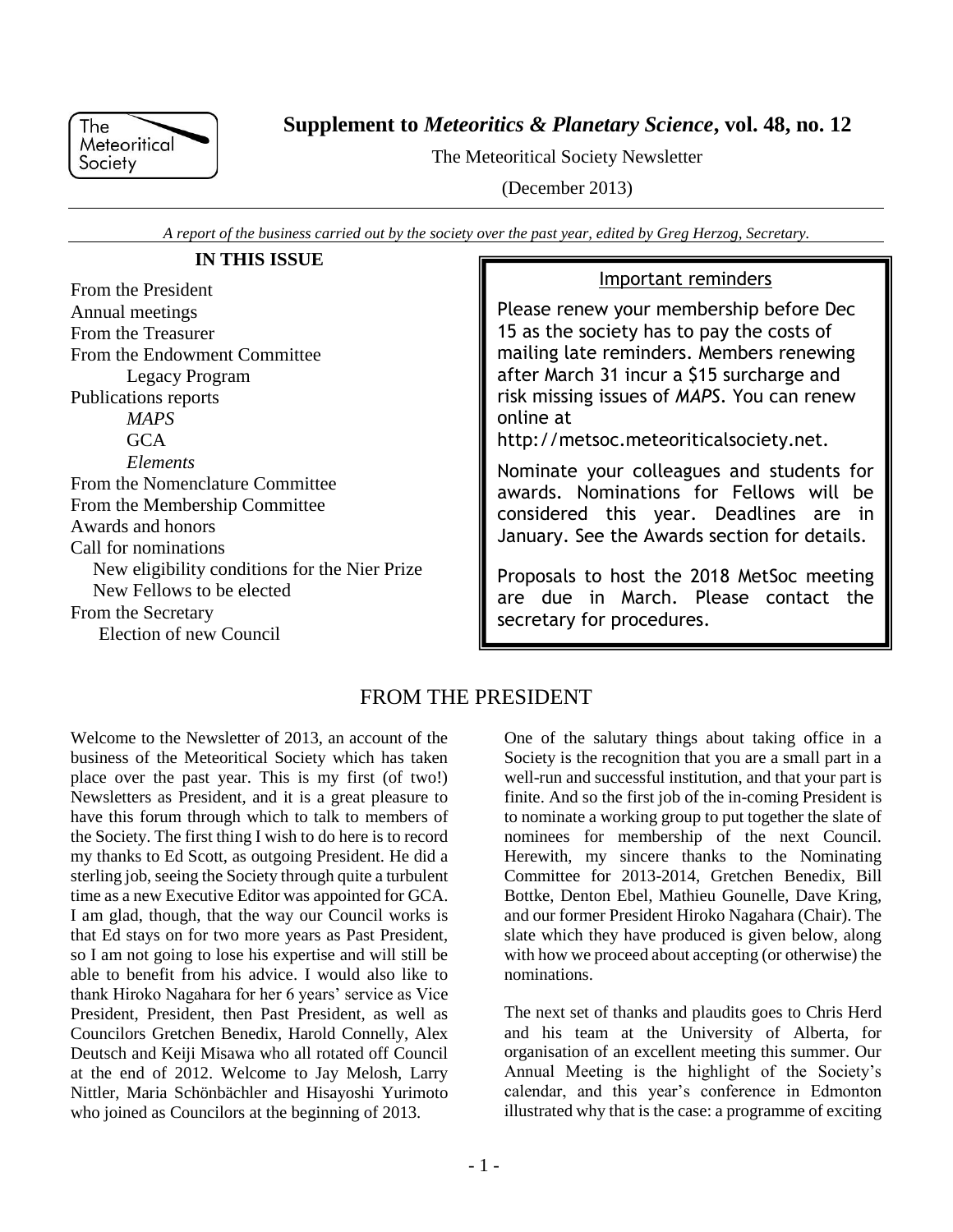science complemented by social events, with plenty of time to catch up with old friends and meet new colleagues. We had a lively Barringer Lecture from Peter Brown, about fireballs, with some stunning footage from Tagish Lake and Chelyabinsk. Breakfast in a rotating restaurant was certainly a fresh experience for me! Chris gives a full account of the meeting later on in the Newsletter  $- I$  just want to repeat my thanks to him for all the hard work that goes into organisation of an international conference on this scale. It is truly appreciated by Society members.

Having said that, I don't want to put off Hasnaa Chennaoui Aoudjehane and her team from organising our next meeting! This is due to take place in Casablanca, Morocco, in September next year. This is another key achievement for the Society, as it is the first time that we have had our annual meeting in North Africa. Casablanca is well-known from the 1942 Humphrey Bogart film, but the city has changed quite a bit since then! It is now a cosmopolitan city and a major tourist destination. I look forward to seeing many Society members in Casablanca next year. Hasnaa tells us more about the meeting later in the Newsletter.

Amongst the highlights of the Annual Meeting is the Awards Ceremony – our chance to celebrate the scientific achievements of our colleagues. It gave me great pleasure to present the Leonard Medal to Professor Ahmed El Goresy, for his work on mineralogy of meteorites. The citation is given below, in the report from the Leonard Medal committee. I have abbreviated it, because if I tried to detail Ahmed's contributions in the fields of iron meteorites, martian meteorites, chondrites, shock processes and sulphides, I would be bound to miss lots of things! Suffice it to say that his Leonard Medal talk was a rigorous and detailed description of his latest work on martian meteorites, and I look forward to seeing it in *MAPS*. I was also delighted to present the Barringer Award to Professor Walter Alvarez, for his pioneering work on the geological changes that occurred at the end of the Cretaceous, and how they might have been brought about. He, too, gave an excellent award talk, discursive and philosophical, looking at the new challenges facing the Earth. The Nier Prize is an award made to an early-career scientist, and I was pleased that this year to present the Prize to Dr. Audrey Bouvier for her work on chronology. There was an extra-special symmetry to the awards ceremony, as Audrey was one of the nominators of Ahmed El Goresy for the Leonard Medal. Dr Jeff Grossman was the recipient of the Service Award of the Society, for his

dedication to the Database. I enjoyed making the presentation of Life Membership of the Society to him, but was unable to convince him that this also meant being Editor of the Meteoritical Bulletin and/or Database for life.

This year we are again grateful to sponsors for awards to students for their presentations. Cari Corrigan, Chair of the McKay Award Committee organised a large team of people to attend all the presentations and view posters. It was not an easy task, as the standard of presentations was incredibly high. The winners are listed in the Awards section of this Newsletter.

Thank you to Cari and her team for their efforts. And thank you to all the sponsors, including the Barringer Crater Company, who make it possible for so many students to attend the meeting.

The Awards ceremony is a reminder that one of the most valuable ways in which we can contribute to the Society is through nomination of our colleagues for the different awards, whether it be as an early-career scientist, or for achievements following a distinguished career. There are several different committees to whom nominations should be made, and details are available below and on our Society website.

One of the issues that we as a Society have grappled with over the years is the potentially illegal export of meteorites from countries where meteorite ownership issues are less than clear-cut. We cannot police collection and trade in meteorites, but what we can do is to establish guidelines to help dealers, collectors, curators and researchers work together to ensure that legitimate collection and trade in meteorites proceeds securely. We have already made an excellent start in this area, with the requirement from the Society's Nomenclature Committee that specific material must be lodged in a recognised repository and made available for research. Without this requirement being fulfilled, a meteorite will not receive an 'official' name. And, with the co-operation of the Editors of our journals, submissions concerning unnamed meteorites will not be accepted for publication. To ensure that other concerns about potential illegalities are addressed, I have established an *ad hoc* working group to draft additional guidelines for the Society. Because this is a knotty issue, membership of the working Group comprises the five immediate Past Presidents of the Society: Joe Goldstein, Gary Huss, Hiroko Nagahara, Herbert Palme (Chair) and Ed Scott. I hope that the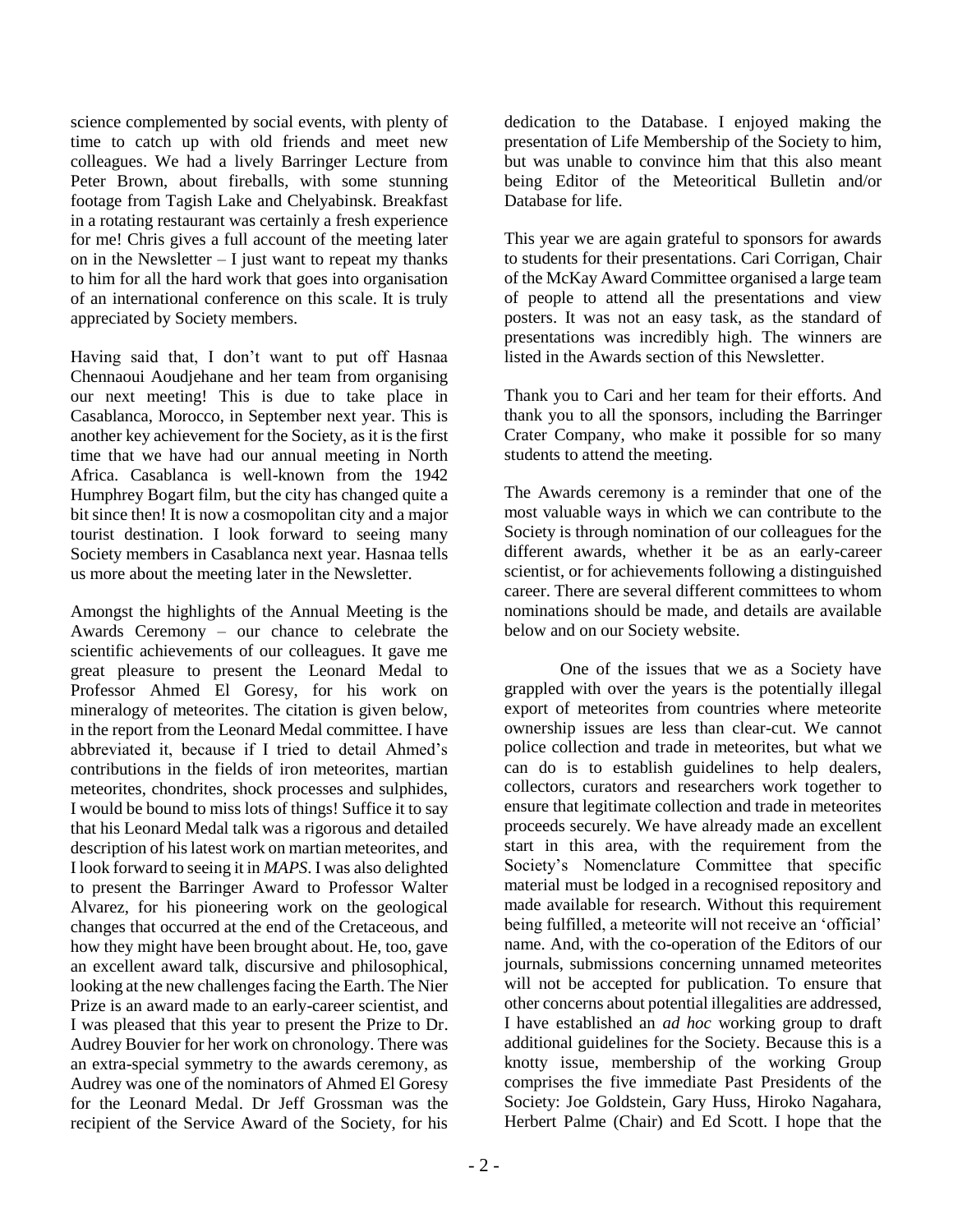Working Group will be able to provide Council with an interim account of its findings by the time of the Council Meeting in March.

One of the most obvious outputs of the Meteoritical Society is its publication profile, and we are very fortunate to have our own journal, Meteoritics and Planetary Sciences, as well as editorial oversight, with the Geochemical Society, of *Geochimica et Cosmochimica Acta*. The journals go from strength to strength, under the careful editorships of Tim Jull and Marc Norman, respectively, supported by their editorial boards. If we don't publish our research, we may as well not do it, so Tim and Marc deserve huge thanks from us all, for their contributions to our success. We are just about to start negotiating new contracts with Wiley (for *MAPS*) and Elsevier (for GCA). This is probably a task that we take for granted, because it just 'seems to happen'. This is clearly not the case, and Munir Humayun (Chair of the Joint Publications Committee) and George Flynn (Chair of the Meteoritical Society Publications Committee), along with the members of the two committees, are gratefully acknowledged for

the hard work that goes into keeping our journals on track. There are at least two concerns that will be debated during the forthcoming negotiations: print versus electronic-only publication, and open access agreements. I look forward to seeing how these progress. Our third publication is *Elements*, the bimonthly magazine which is co-owned by a group of scientific societies, and to which we contribute. Our *Elements* editor is Cari Corrigan, who puts together our pages for each issue. This is not an easy job – so when Cari comes knocking at your door, requesting input, please respond in a timely fashion. *Elements* has a very wide circulation, and our pages are an advertisement for the Society, generating additional interest in the subject, and garnering citations from more general audiences. It is also a more frequent way to share our news than the annual Newsletter - so another round of thanks is due to Cari for her hard work.

> Monica Grady November, 2013

| <b>UPCOMING MEETINGS</b> |                                     |                    |                           |  |  |  |
|--------------------------|-------------------------------------|--------------------|---------------------------|--|--|--|
| Year                     | Location                            | Dates              | Contact                   |  |  |  |
| 2014                     | Casablanca, Morocco                 | September 8-<br>12 | chennaoui_h@yahoo.fr      |  |  |  |
| 2015                     | Berkeley, California,<br><b>USA</b> | July 27-31         | kuni@ssl.berkeley.edu     |  |  |  |
| 2016                     | Berlin, Germany                     | August 7-12        | Uwe.Reimold@mfn-berlin.de |  |  |  |
| 2017                     | New Mexico, USA                     |                    |                           |  |  |  |

# ANNUAL MEETINGS

# **2013 Annual Meeting, Edmonton, Alberta, Canada**

The 76th annual meeting of the Meteoritical Society was held in Edmonton, Canada from July 29<sup>th</sup> to August 2<sup>nd</sup>, 2013 at the Chateau Lacombe Hotel, hosted by the University of Alberta and MacEwan University. The program committee used the 366 abstracts submitted to create an exciting program including new reports on Chelyabinsk and NWA 7034 (and paired) meteorites. Oral presentations were accommodated in two parallel sessions that ran through to Friday afternoon with



poster sessions on Tuesday and Thursday evenings. The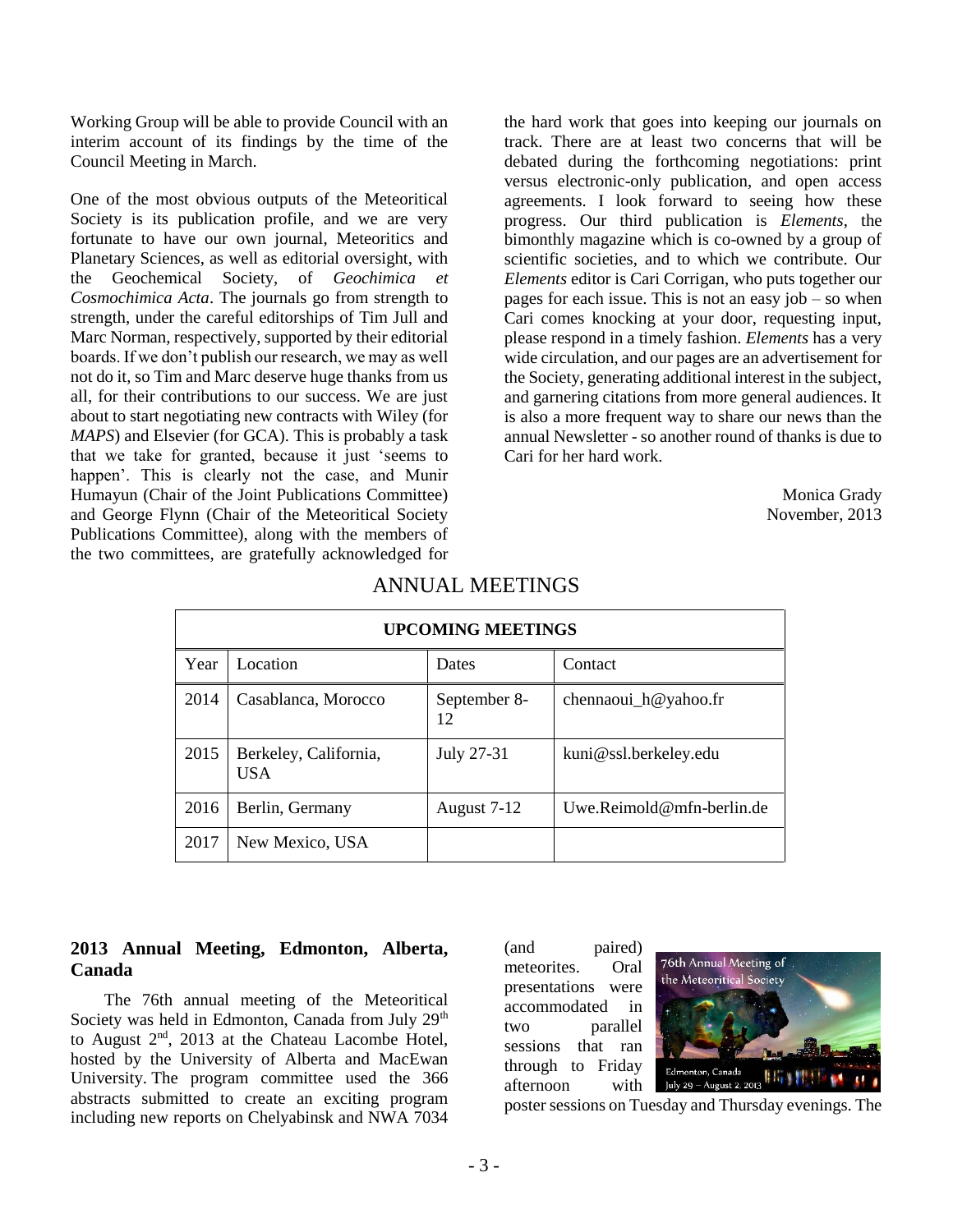meeting was attended by 324 people from around the world, including 239 member and non-member participants, 60 students, and 25 guests.

Thirty-eight students and 2 professionals from low-income countries were awarded travel funds totaling ~\$49,000 primarily through support of the Barringer Crater Company, NASA Cosmochemistry, and the Meteoritical Society Endowment Fund. Four of the students were undergraduates from Canadian Universities outside of Edmonton; these students' attendance was enabled by bursaries from the Royal Astronomical Society of Canada (RASC), Edmonton Centre.

The scientific program covered a wide range of topics including: chondrites and their components, textures and models of formation; differentiated meteorites, lunar and martian meteorites; stable and radiogenic isotopic constraints on solar system formation and evolution; organic matter; shock processes recorded in Earth and planetary samples; secondary asteroid parent body processes, meteorite exposure histories, physical properties, and dynamical origins; and developments in analytical techniques for meteorite analysis. Special sessions included the topics of Chelyabinsk (fireball and associated meteorites), Impact Cratering, and Advanced Curation of Current and Future Extraterrestrial Samples. Everything was kept running smoothly by the  $\sim$ 25 volunteers (an interesting mix of University students and RASC members) and their coordinator, Dr. Amy Riches.

The Barringer Invitational Lecture was presented by Prof Peter Brown (University of Western Ontario) on Fireballs Producing Meteorites: from Tagish Lake to Chelyabinsk. The lecture was the perfect mixture of good science and general interest, and was very well received by ~400 meeting attendees and members of the public.

A limited-engagement meteorite exhibit was arranged in conjunction with the meeting, in the Gallery at Enterprise Square at the University of Alberta's downtown campus. The exhibit, which featured five specimens of Chelyabinsk (on loan from Russia thanks to Marina Ivanova), as well as a special selection of meteorites from the University of Alberta Meteorite Collection, including Tagish Lake, Bruderheim, Peace River, Innisfree and Vilna, was available during the poster sessions, which were held in the same galleries. Over 600 members of the public viewed the exhibit over 5 days.

On Wednesday afternoon participants explored the local area, with trips to the Fort Edmonton historic park, down the North Saskatchewan River by raft, to Elk Island National Park and the Ukrainian Cultural Heritage Village, and to the cryogenic meteorite curation facility and ion probe lab on the University of Alberta campus. The banquet was held on the patio of the Centennial Centre for Interdisciplinary Science building at the University of Alberta, complemented by a beautiful, sunny Edmonton summer evening.

The pre-conference field trip to the K/T boundary layer in southern Alberta and the Royal Tyrrell Museum in Drumheller was a success thanks to leaders Roland Deschesne and Garren Dugan. Following the meeting was a one-day trip to the Whitecourt Crater, led by Chris Herd with lots of help from the kind folks from Woodlands County and the town of Whitecourt. Several meteorites were found and lots of fun was had riding on all-terrain vehicles. The trip concluded at the local Casino, where the food was so good that even Christian Koeberl commented on it.

## **2014 Annual Meeting in Casablanca, Morocco**

The 77<sup>th</sup> annual meeting of the Meteoritical Society will take place in Casablanca, Morocco. the 77th Annual Meeting of the Meteoritical Society, to be held September 8-12, 2014, in Casablanca, Morocco, with field trips beginning on Saturday, September 13.

Casablanca is Morocco's largest city. Located in the North-west of Morocco on the Atlantic ocean, the city of Casablanca is known all over the world. In addition to being the economic capital of a fast developing country, "Casa" is a prestigious centre of art and architecture, showing a unique blend of traditional Mauresque architecture and Art Deco. To be immersed in this atmosphere, the meeting will be held in the Hyatt Regency Casablanca in the city centre, within walking



distance of hotels, railway station. Visit the website for Tourist information: http://www.tourisme.gov.ma/.

Plenary, oral, and poster sessions will be held in the conference centre at the Hyatt Regency Casablanca,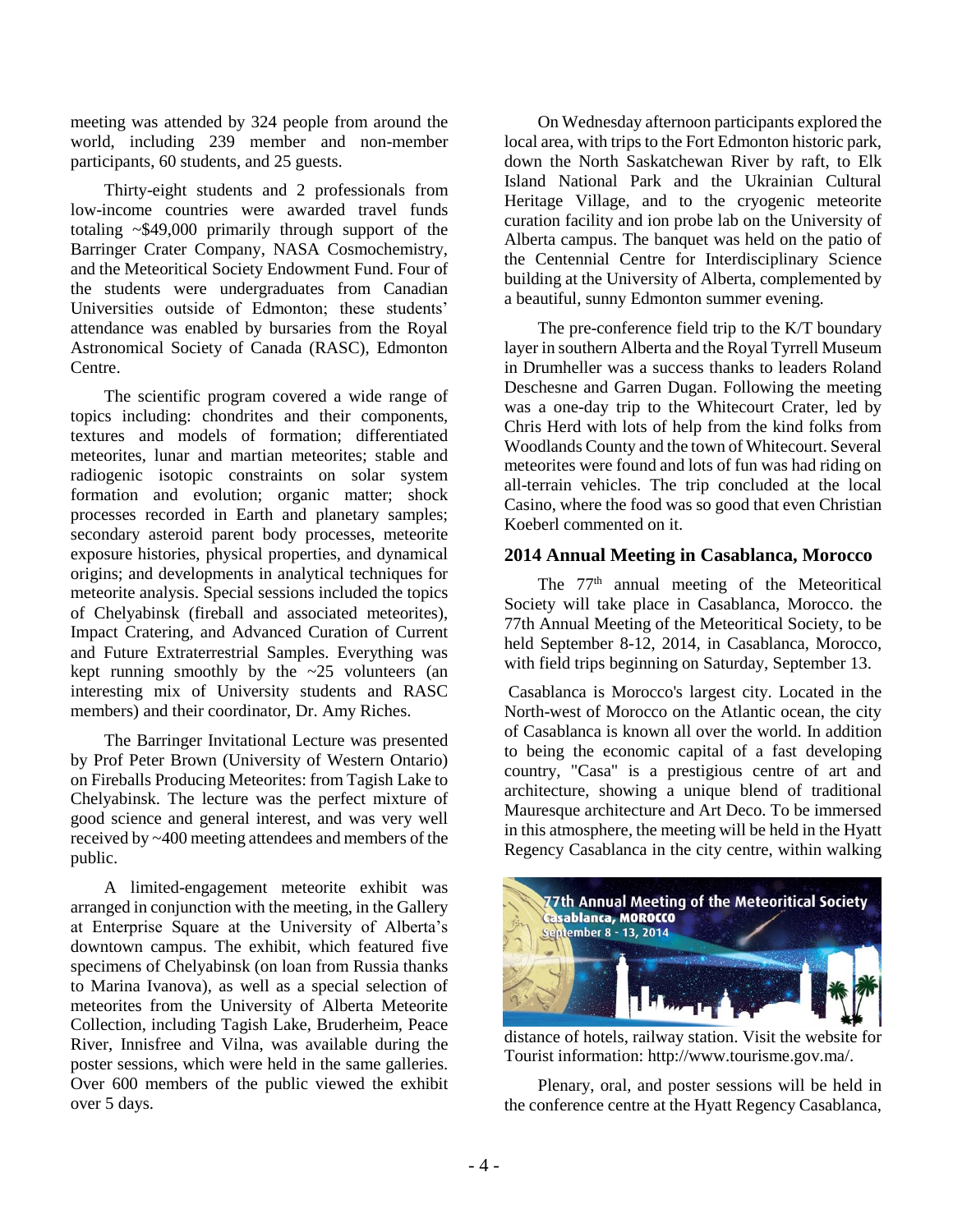which will also provide accommodations for meeting attendees. Scheduled events include an icebreaker during the registration, a banquet, an award ceremony and several excursions. Two pre-conference workshops will be held at the Hyatt Regency Casablanca the weekend before the meeting and a post-conference field trip will be organized in the South Morocco.

This meeting will be a unique opportunity for researchers from Africa and Middle East to meet Planetary Sciences experts to trigger off discussions on the most advanced techniques for studying meteorites, cosmic dusts, asteroids and comets, and on their implications on the origin and the evolution of the Solar System. The conference will also outline the importance of such extra-terrestrial research field in countries adjacent to Sahara and Arabia, in which meteorites abound and impact craters exist or have yet to be discovered. Morocco is indeed one of the most important countries in the world for meteorite finds. It is the origin of most NWA meteorites and some rare specimen.

To keep posted, check the website, http://www.metsoc2014casablanca.org/whene\_and\_w here.php. We look forward to welcoming you to Casablanca as next summer ends!

# FROM THE TREASURER

This report summarizes the society's finances in Fiscal Year 2013 (FY13), 1 June 2012 to 31 May 2013. The society's finances are healthy and the budget is balanced under our current operations.

#### **Assets**

At the end of FY13, the balance of the Operating Fund was \$154,822 and the portfolio value of the Investment Fund was \$897,377. The Investment Fund contains three endowed funds: the General Endowment Fund, the Nier Fund, and the Gordon A. McKay Fund. At the March 2013 Council meeting, Council voted to establish a Reserve Fund within the Investment Fund, with a flat value of \$100,000. The new Reserve Fund uses money that has been transferred from the Operating Fund in the last couple of years because the Operating Fund had a large cash surplus. At the end of FY13 the distribution within the various funds within the Investment Fund was as follows: General Endowment Fund, 75.77%; Nier Fund, 6.43%; Gordon A. McKay Fund, 6.67%; Reserve Fund 11.14%.

# **Operating Fund**

FY13 was the third year of publishing *MAPS* with Wiley. Our operating budget includes two kinds of income from Wiley: an agreed sum that supports the *MAPS* Editorial Office, as well as royalty income which is based on Wiley's total *MAPS* revenue. The final royalty amount we received for calendar year 2012 was \$36,769. Some of Wiley's revenue consists of *MAPS* subscriptions which members pay as part of their membership dues. Overall, in FY13, the society budget for publication of *MAPS* was close to breaking even. Our agreement with Wiley is on a stable financial footing.

In FY13, loans totaling \$67,158 to the Cairns MetSoc meeting were returned to the Operating Fund. The Cairns meeting organizers also transferred a conference surplus of \$3,302 to the Operating Fund. A loan of \$15,000 was made to the Edmonton MetSoc meeting.

The Operating Fund budget for FY13 is close to being balanced, neglecting fluctuations due to advance payments to and surpluses from our annual meetings. The budget includes the society's membership to *Elements* magazine, which costs approximately \$16,000 per year. Council decided to keep membership rates at the 2013 level for 2014.

# **Gifts**

We thank the 189 Society members who generously contributed gifts to the Endowment, Nier, and McKay Funds in the past fiscal year. The total of gifts received was close to \$13,000. These contributions helped support workshops, awards, student and professional travel and other activities. Members were also invited to donate directly to support travel for professional members from low-income countries to attend the Annual Meeting. A total of \$1,165 was raised, and this money was used to partially support travel for two scientists who attended the meeting in Edmonton.

The following members contributed \$100 or more during FY13: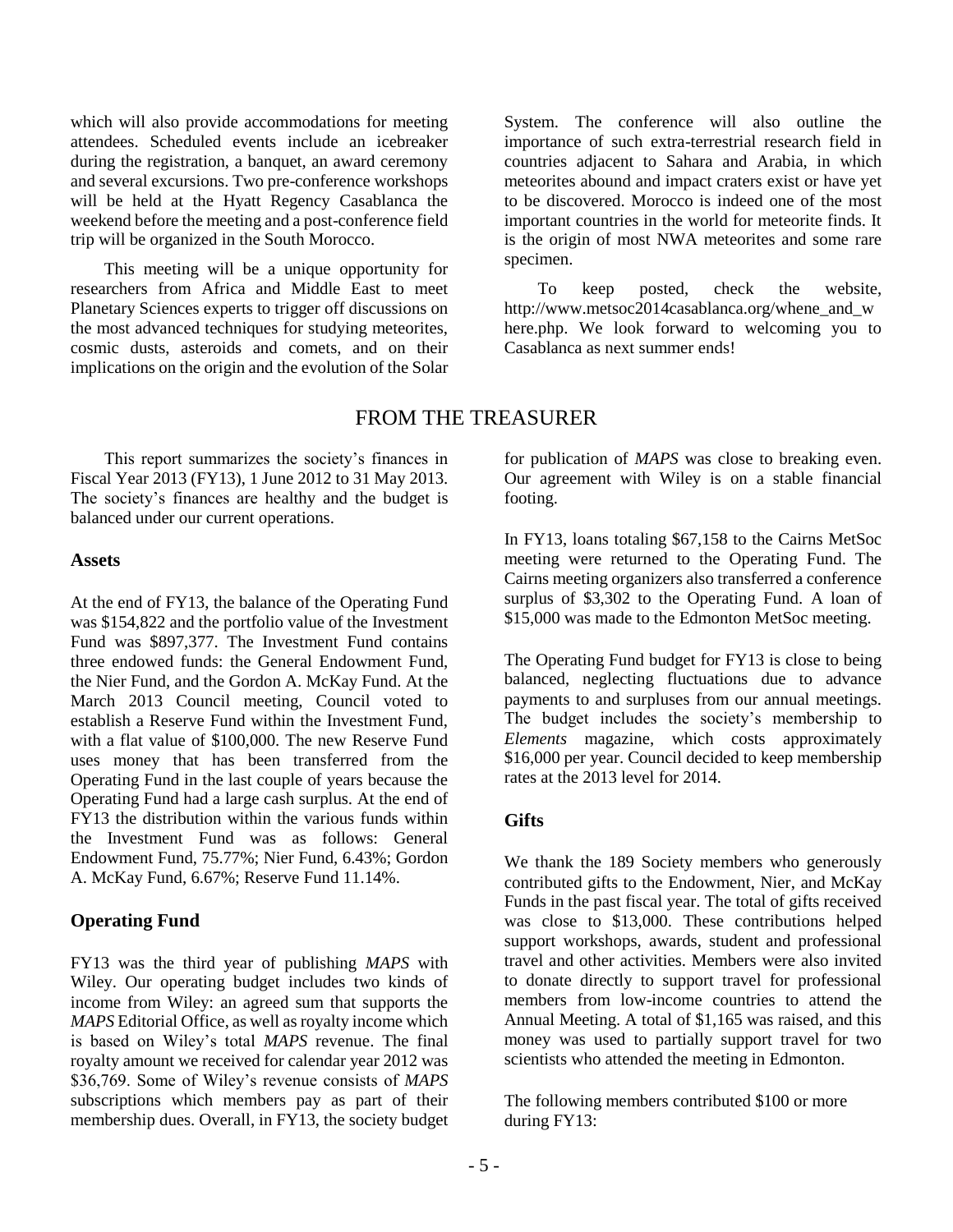E. Anders, J-L. Birck, A. Bouvier, A. Brearley, D. Burnett, G. Crozaz, H. Csadek, N. Dauphas, P. De Carli, D. Dickson, T. Fagan, B. French, M. Gaffey, S. Genest, E. Gnos, J. Goldstein, D. Gotz, M. Grady, E. Grew, J. Grossman, F. Gyngard, G. Herzog, H. Hiyagon, M. Honda, I. Hutcheon, R. Jones, J. Kashuba, N. Kita, C. Koeberl, L. Labenne, D. Lauretta, T. McElvain, L. McFadden, K. McKeegan, H. Melosh, K. Nagao, T. Nakamura, B. Narendra, H. Nishimura, M. Nolan, L. Nyquist, E. Olsen, D. Papanastassiou, C. Park, C. Pell, R. Pepin, R. Reedy, E. Scott, M. Strait, T. Swindle, R. Tabor, K. Takahashi, L. Taylor, A. Treiman, C. Velsko, J. Wacker, R. Walker, J. Wasson, M. Zolensky.

The following members also made donations:

D. Abbott, N. Abreu, C. Arps, R. Auth, N. Barlow, J. Beckett, R. Bild, M. Biren, H. Boettcher, A. Brogioni, D. Brownlee, H. Brueckner, M. Bukovanska, P. Buseck, A. Butterworth, P. Cassen, R. Clarke, K. Conner, A.

Crosta, C. Deiro, M. Dence, D. Dietz, G. Dominguez, B. Dressler, N. Eberz, J. Edmunson, A. Ehlmann, O. Eugster, K. Evans, W. Farrell, J. Filiberto, W. Finney, R. Flemming, J. Friedrich, J. Gilmour, M. Giscard, G. Giuli, B. Glass, S. Hanke, D. Harries, W. Hartmann, L. Hecht, Y. Hidaka, L. Hill, E. Hoffman, C. Hohenberg, S. Hopper, P. Houston, A. Hunt, M. Hutson, Y. Ikeda, S. Jelgren, O. Jentsch, E. Jessberger, L. Keller, W. Keller, C. Kohl, R. Korotev, A. Kracher, L. Lebofsky, R. Lewis, Y. Liu, J-C. Lorin, G. Lugmair, C. Lundquist, W. MacDonald, G. McCall, H. McLean, S. McLennan, H. McSween, D. Meisel, S. Messenger, B. Meyer, F. Meyer, T. Mikouchi, D. Milton, Y. Miura, C. Moore, G. Moore, E. Murad, H. Nagahara, J. Nauber, D. Nava, J. Otto, M. Ozima, H. Palme, D. Peate, C. Pillinger, L. Plansky, H. Plotkin, R. Pohle, A. Pun, D. Record, M. Robson, D. Ross, A. Rubin, A. Ruzicka, K. Sakamoto, I. Sanders, S. Sandford, M. Schönbächler, W. Schroer, S. Schwenzer, J. Sewell, M. Shima, P. Signer, P. Sipiera, R. Smith, R. St. Clair, D. Stöffler, R. Stroud, S. Tachibana, N. Takaoka, S. Taylor, M. Telus, H. Thiel, W. Thompson, T. Tomiyama, G. Turner, M. Velbel, D. Walker, R. Walter, T. Webb, K. Welten, A. Westphal, S. Winzer, S. Wolf, P. Wozniakiewicz, H. Yurimoto, E. Zinner.

> Rhian Jones October, 2013

# FROM THE ENDOWMENT COMMITTEE

#### **Project grants during the last 12 months**

Endowment Committee Members for 2013 are Drew Barringer (co-chair), Marc Caffee, Joe Goldstein, Uwe Reimold (co-chair), and Paul Warren.

1. The Council ratified the March 2013 Committee recommendation to support the *Gordon Conference on Origin of Solar Systems* with a \$ 2,500 grant from the General Endowment. Details concerning the conference are on line at http://www.grc.org/programs.aspx?year=2013&progra m=origins.

2. For the last 3 years, MetSoc has supported Annual Meetings with a sponsorship of \$ 4000, from the General Endowment but in part offset by members' contributions, to be dedicated to subsidies for scientists from low-income countries to attend the annual meeting. The EC recommended to Council the continuation of this support for 2 more years. At the meeting in Edmonton, the Council passed a motion to this effect.

3. Lindy Elkins-Tanton (Carnegie Institution) wrote to ask whether the Meteoritical Society might be willing to help support student attendance at an upcoming Workshop on Planetesimal Formation and Differentiation (in Washington DC, 27-29 October 2013). The Committee recommended that the Council approve the request, which it did by an e-mail ballot in early July.

> Uwe Reimold November 2013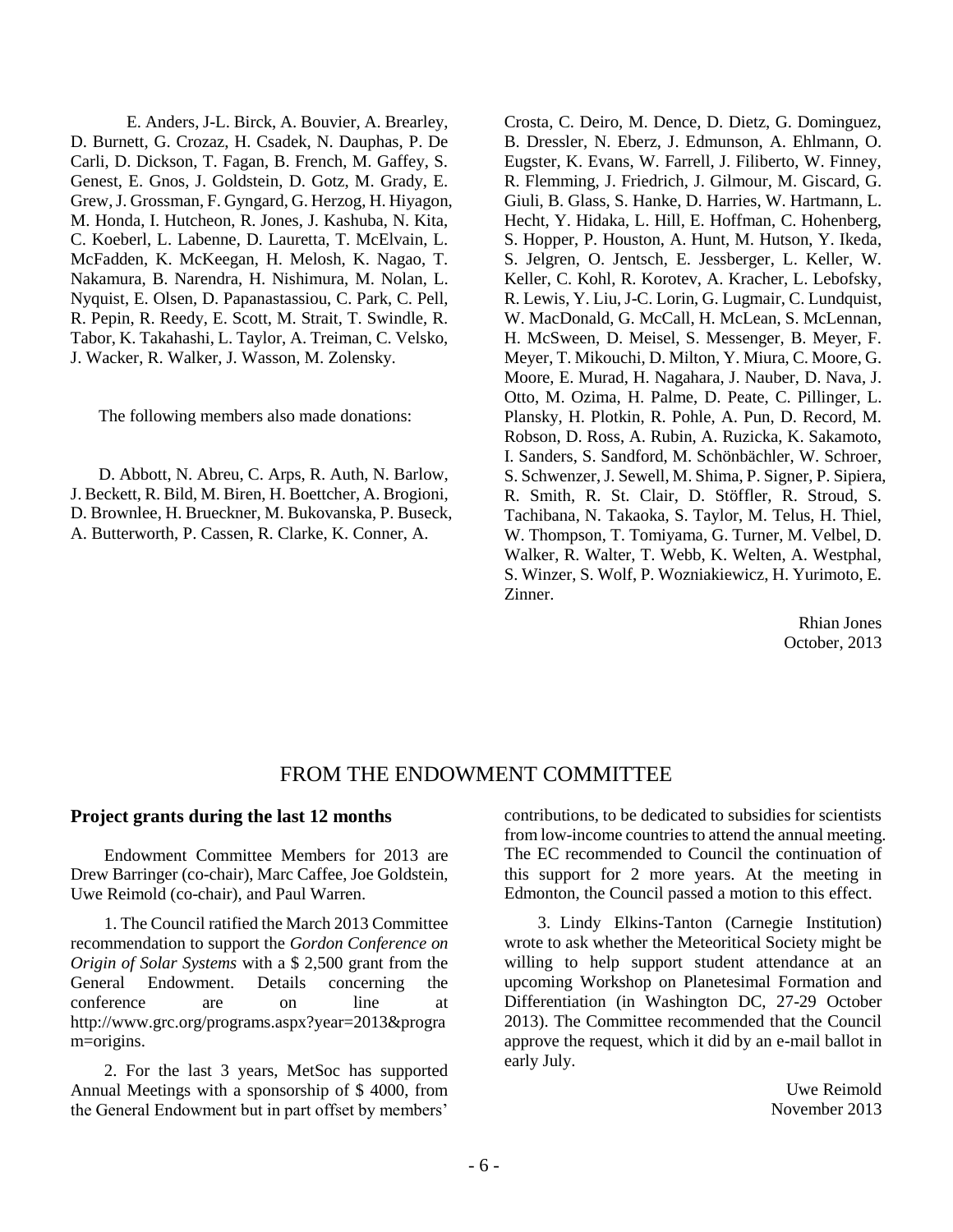#### **Legacy Program for the Meteoritical Society**

At the 2012 Australian meeting in Cairns, the Council approved a proposal by the endowment committee to establish a Legacy Program for the Society. The purpose of the Legacy Program is to raise funds for the endowment to preserve and enhance the programs of the Meteoritical Society and to provide the Society the financial support needed so that yearly dues can continue to be modest, especially for student members. The Legacy program provides a vehicle for our members and supporters who want to leave a means of support that will continue well into the future. For most of us the contribution will come at a much later time since a legacy gift is typically given in a will and does not have a major impact on immediate finances.

The Meteoritical Society has begun to recognize members of the Legacy program in several ways, on the society web page, at our annual meetings,

and in our newsletters. This past year a half dozen members of the society have joined the Legacy Program and many more have shown interest. Several of these members are past presidents and Leonard medalists and/or have been strong supporters of the Society over the years. We honored these members as well as colleagues who have contributed to the Society in recent years at a special reception sponsored by the endowment committee at our meeting in Edmonton.

We expect that in the next few years, many more members will join the Legacy Program as they decide that they want to recognize the importance of our society to our professional and personal lives. The Legacy Committee members are: Drew Barringer, Candace Kohl, Hap McSween, Ed Scott, Tim Swindle, Rhian Jones (treasurer) and Joe Goldstein (chair). A brochure about the Legacy Program should be available in the new year.

> Joe Goldstein November, 2013

## PUBLICATIONS REPORTS

#### *MAPS*

I would like to summarize briefly the status of our journal, Meteoritics and Planetary Science with emphasis on a few highlights. Scientifically, the journal continues to do well. The journal continues into new terrain with open access and electronic publication; we will only see over time how these new policies and technologies impact our publication.

#### *Paper submission for 2012-2013*

From Jan 1, 2012 to July 1, 2013, we received 393 papers of various kinds, of which 375 are actual scientific papers. This represents a submission rate of 250 manuscripts per year, similar to last year.

The increase has put a considerable load on some associate editors. The "accept" ratio was 77.5% for a total of 252 papers decided over the same 18 months (1/2012-6/2013).

#### *Online journal*

The Wiley system has uploaded an archive of all back issues of the journal. All back issues more than two years old are open-access. The abstracts of meetings are all open.

#### *Open Access Policies*

From the cover of *MAPS*: A bead from the Gerzeh tomb was fashioned from an iron meteorite and represents the earliest known use of iron in Egypt D. Johnson et al., *MAPS*, **48**(6), June, 2013, 997-1006.



We have on-going discussions with the publisher about the impact of the new open-access policies in the UK and expected changes to open access in the US. Wiley will adapt to any new regulatory requirements as needed. At the moment, it appears that only new UK manuscripts submitted after 1 April need to follow open-access rules – however the administrative and financial mechanisms for funding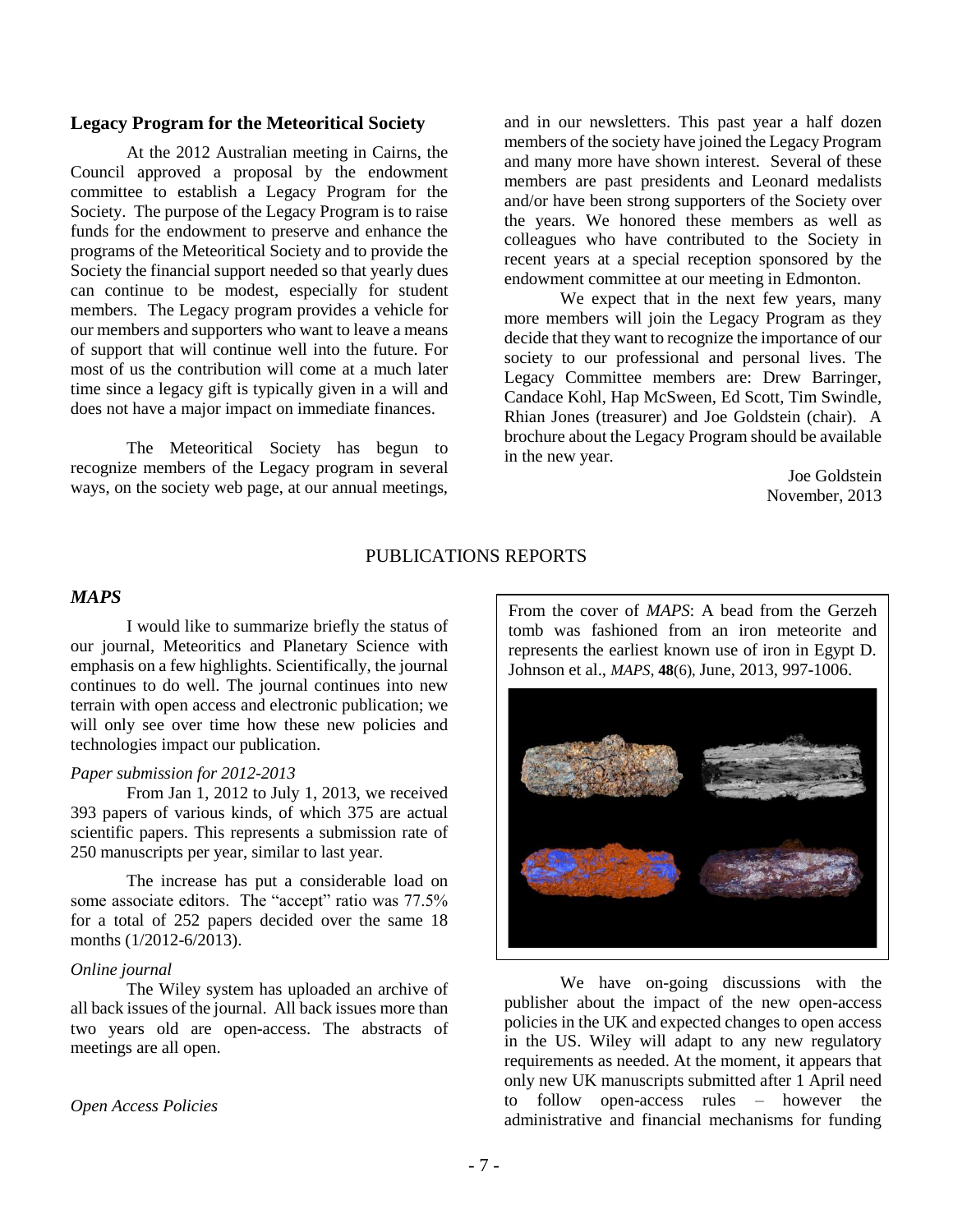the implementation of these rules are still unclear. One obvious question is how to define the nationality of a multi-author, multi-institution paper.

There are two forms of open-access to which we should pay attention.

*Gold Open Access.* The paper is made available to any reader immediately on publication on-line. The costs of this service are currently about \$3,000 per article. It is expected these costs will decline in future. Gold Open Access is available to any author, regardless of location. The UK encourages authors to publish in this way if the author can obtain funds from his university's funds for open access. Note that in the case of "gold access" the copyright remains with the authors.

*Green Open Access.* The paper is made openly available after some waiting period, usually 6 months to 1 year. The US government has required this for National Institutes of Health-funded work, and is likely to require it for NASA and NSF-funded work in the future. At the moment, this is under study by the US administration. In the UK, this is required for all papers submitted after 1 April 2013.

#### *Production and Typesetting of Papers*

There are no production delays in the production of papers. Minor problems are generally worked out at weekly telephone conferences with Wiley personnel. The print issues for November and December of 2012 were delayed. These were mailed in Europe on 29 January and 4 February, respectively. They were apparently mailed at different times to different parts of the world. One particular problem involved US addresses. This matter has now been resolved by the publisher and resulted from the way in which a mailing contractor sent the mail into the US Postal Service.

#### *Print Statistics*

The table below shows a summary of Number of Papers Printed since 2003: In 2012, we were within 208 pages of the agreed page budget with Wiley. We expect to increase the page budget for 2014.

#### *Electronic Supplements and Meteoritical Bulletin.*

This year was the third one for electronic-only abstracts. We published 394 abstracts for the Edmonton meeting, compared to 436 abstracts for the 2013 Cairns meeting in Australia. In 2012, we also published the Meteoritical Bulletin as an electronic supplement. It appears as pages E1-E52 online.

| Year | No. of           | Paper            | Pages/ | <b>Total Pages</b> |
|------|------------------|------------------|--------|--------------------|
|      | Papers           | $\text{Pages}^1$ | Paper  | Incl.              |
|      |                  |                  |        | supplements        |
| 2013 | 994              | 17645            | 16.9   | 2158 3             |
| 2012 | 152 <sup>1</sup> | 2287             | 15.13  | 2775 <sup>3</sup>  |
| 2011 | 116              | 1948             | 16.8   | 2212 <sup>2</sup>  |
| 2010 | 118              | 2015             | 17.1   | 2249               |
| 2009 | 122              | 1818             | 14.9   | 2047               |
| 2008 | 139              | 2107             | 15.2   | 2316               |
| 2007 | 142              | 2182             | 15.4   | 2375               |
| 2006 | 132              | 1994             | 15.1   | 2233               |
| 2005 | 117              | 1922             | 16.4   | 2187               |
| 2004 | 136              | 2067             | 15.2   | 2352               |
| 2003 | 127              | 1880             | 14.8   | 2123               |

1. Up to Sept 2013. Not including 5 award citations, 3 book reviews.

2. Including electronic supplements for abstracts

3. Including electronic supplements for abstracts and Meteoritical Bulletin. 4. Including 4 reports and 2 comments. Not 5. including 3 book reviews and one errata.

Including 9 electronic-only pages.

#### *Electronic-only papers.*

For some time, the associate editors have been discussing ways to deal with papers perceived to be of more specialized interest, such as descriptions of new meteorites. This discussion has been partly driven by the submission of a considerable number of descriptive reports on meteorites from the Moon and Mars, of which there are now many, as well as on ordinary chondrites.

We have discussed various ideas over time, including among others, a revived, separate "reports" section, and rejecting descriptive papers entirely. The associate editors favor an intermediate course where descriptive papers are published only electronically.

We also had discussed a hybrid approach with full electronic posting and a one-page summary publication, similar to the Meteoritical Bulletin solution, but this caused indexing problems. So far, apart from the Meteoritical Bulletin, only one paper has been accepted and published as electronic-only (pages E1-E9). The process is not so easy because 1) every such paper must be fully indexed; 2) the title and location of the electronic document must appear in the published version of the journal; 3) for citation purposes, the electronic-only papers must be set up as full papers and are not not confused with "supplementary material". It is clear we will evolve over time to a more electronic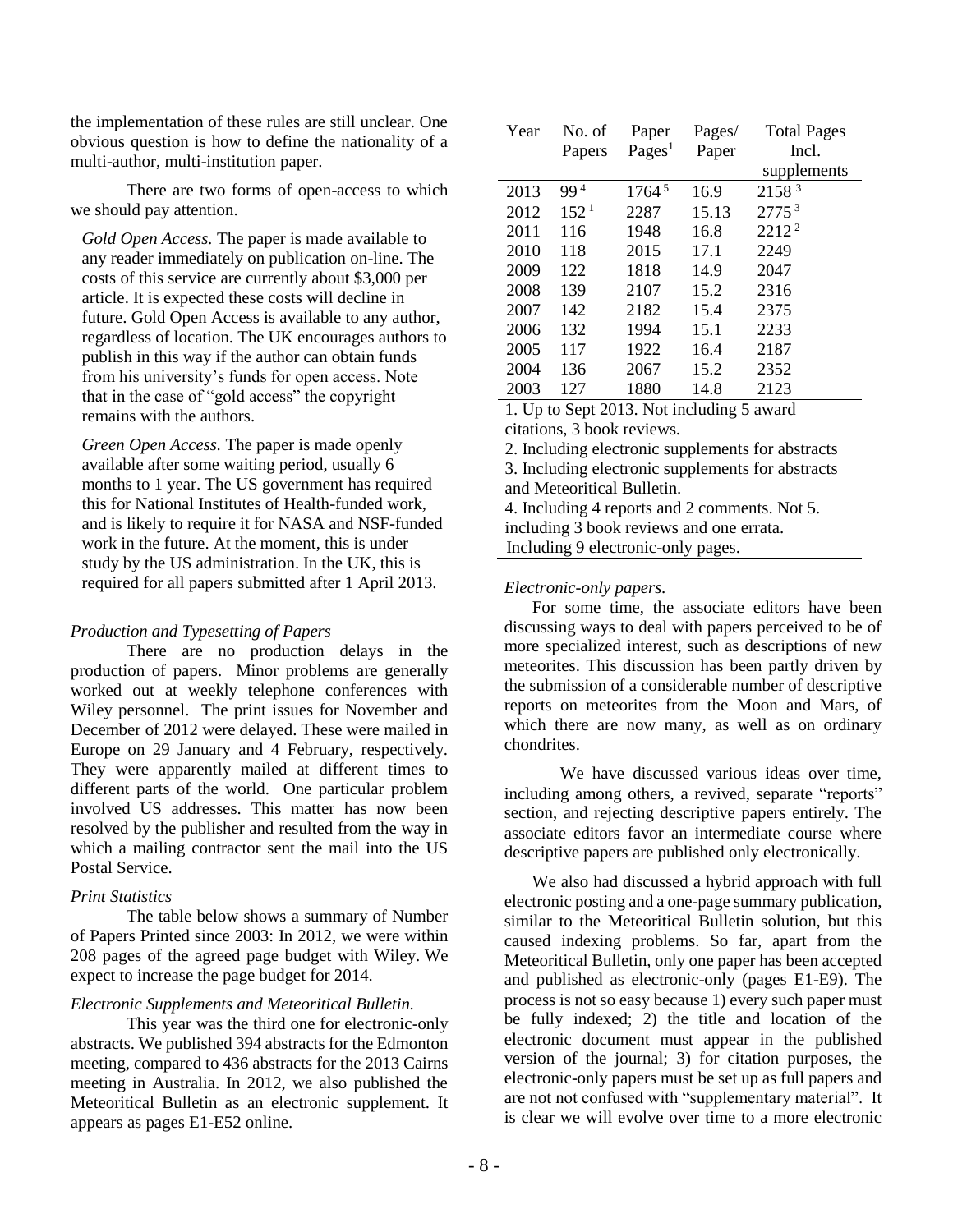environment and the current solutions may not be ideal. Therefore, I expect discussion of these issues to continue.

#### *Payment for Abstracts*

For the Edmonton meeting, the organizers graciously agreed to collect an equivalent of \$35 per registrant (plus GST) and to use these funds to pay the abstract fees to Wiley. We continue to discuss ways to collect the abstract payments, which we are obliged to do by our agreement with Wiley.

> A. J. Timothy Jull Editor, Meteoritics & Planetary Science 20 October 2013

# *GCA*

As of mid-October, GCA has received over 800 new submissions so far this calendar year. Since April of last year, we have processed ~1270 manuscripts to a final decision, with an acceptance rate of 55%. The response of the meteoritical, cosmochemical, and geochemical research communities to our efforts to rebuild the Editorial Board has been positive and the Editorial Board now comprises 90 Associate Editors.

Articles on cosmochemistry and meteoritics continue to have a high profile within GCA, accounting for several of the most downloaded articles from the journal over the previous 3 months, and a number of our most highly cited articles since 2008. The Special Issue "Looking Inside: 3D Structures of Meteorites" was published in September, building on the successful special session of the 74th Annual Meteoritical Society Meeting in London. The issue contains 10 papers emphasising the application of micro-tomography to investigate the internal structures and origins of chondrites, martian meteorites, and particles returned by the Hayabusa space craft mission to asteroid 25143 Itokawa. Thank you to guest editors Dominik C. Hezel, Jon M. Friedrich, and Masayuki Uesugi for their efficient editorial handling of these manuscripts!

Thank you also to all members of the Meteoritical Society who have contributed manuscripts and reviews to GCA over the last year, and to our Associate Editors and the Joint Publication Committee. Your hard work and dedication to GCA really is very much appreciated.

> Dr. Marc Norman, Executive Editor October, 2013

## *Elements*

*Elements* is a bimonthly publication with an international circulation of  $\sim 15,000$  focusing on subjects and news of broad interest in the geological sciences. The Meteoritical Society publishes Society news on 1-2 pages per issue, and is responsible for a feature article ever other issue entitled "Cosmo*Elements*" that highlights hot topics in the fields of Meteoritics and Cosmochemistry. Most recently these have discussed Mercury (June, 2013) and Nitrogen in the Solar System (October, 2013). The Society has also taken part in producing a number of whole issues related to planetary science, including "Cosmochemistry" (February, 2011), "Impacts!" (February, 2012), and the upcoming "Asteroids" (slated for February, 2014). Under an agreement between *Elements* magazine and the Meteoritical Society, members receive printed copies of *Elements* as part of their membership package and have electronic access to all articles published by *Elements*, including past issues. The editor for the Meteoritical Society's contributions to *Elements* is Cari Corrigan (Smithsonian Institution).

> Cari Corrigan October, 2013

# FROM THE NOMENCLATURE COMMITTEE

Since the last report, the Nomenclature Committee (NomCom) approved names and information for 2143 meteorites (including 829 from outside Antarctica) that will be published in Meteoritical Bulletin (MB) number 101. Another 1046 meteorites have been approved for MB 101. The NomCom is discussing how best to publish the Bulletin, now that all information is readily available – and searchable – in the Meteoritical Bulletin Database (MBDB). The main topic of discussion is ensuring proper archiving of the MBDB.

The topic of Type Specimen Repositories has been on the NomCom agenda for some time now, with efforts directed towards ensuring that any type specimens are properly curated over the long term so that they are available for scientific research. The process culminated recently in a new section on Type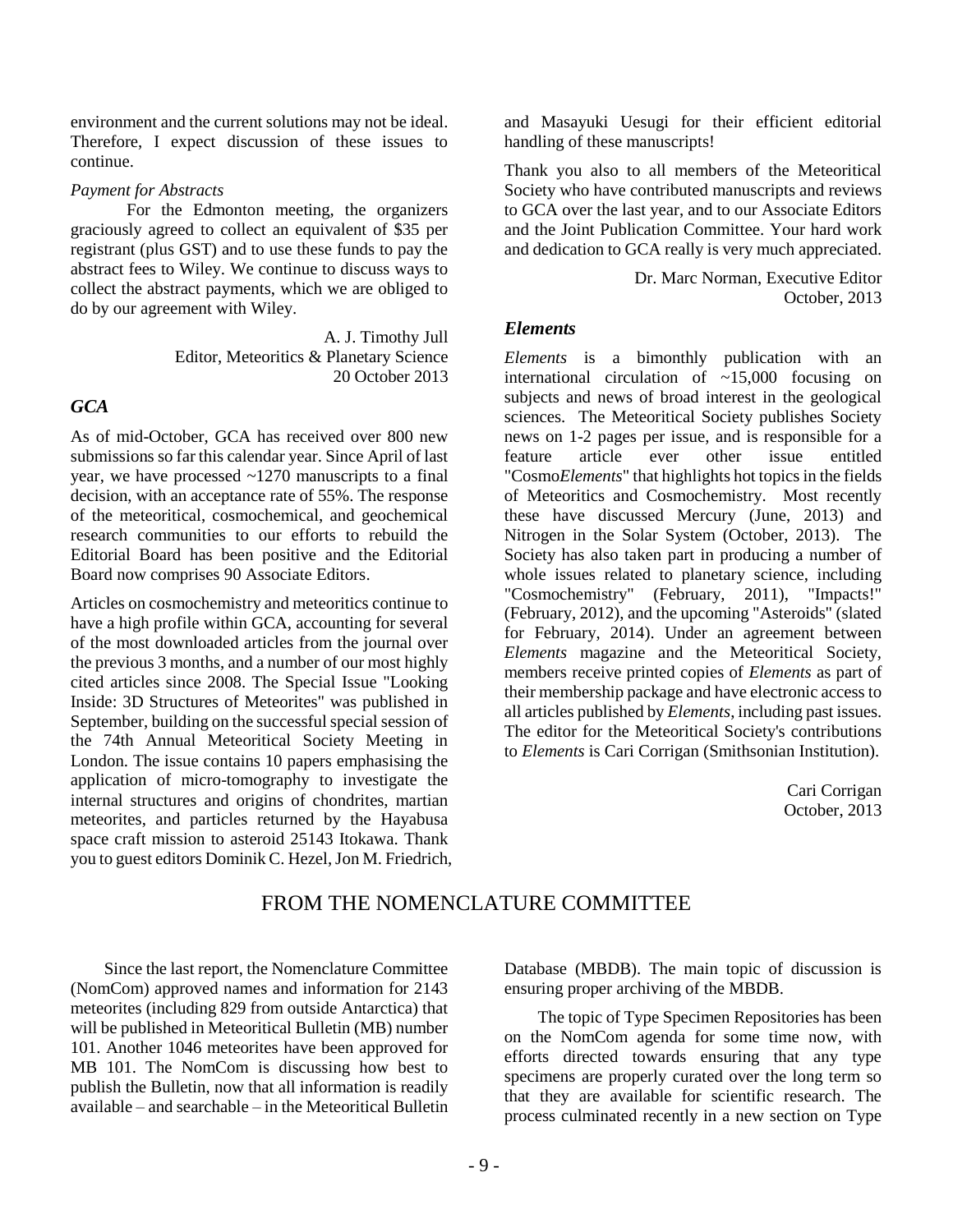Specimen Repositories in the NomCom Procedures. The section defines an acceptable repository and outlines the process for approval of new repositories and review of existing ones. The changes were approved by Council in March, and are now in effect. A copy of the procedures is available here: http://meteoriticalsociety.org/?page\_id=107. The repository subcommittee has now formally approved 48 type specimen repositories from 18 countries, all of which supplied complete and acceptable information to the committee. If you have any questions about the status of your repository, please do not hesitate to contact me (herd@ualberta.ca).

In order to more efficiently deal with Dense Collection Area (DCA) submission, we have appointed Knut Metzler as a DCA Coordinator. The role of the DCA Coordinator is to verify submitted DCA boundaries, with the help of AEs on NomCom, communicate with submitters, and send out new DCAs for vote by NomCom. The system is working well so far.

Laurence Garvie has indicated that he will be stepping down as Editor of the Bulletin at the end of 2013, when second terms for Pierre Rochette, Caroline Smith, and Mike Weisberg will come to a close. Suggestions for new members are always welcome.

Please do not hesitate to contact me with questions or concerns about NomCom and especially with suggestions for improvement. Essential information on meteorite nomenclature, instructions and the template for reporting new meteorites may be found on our homepage,

http://meteoriticalsociety.org/?page\_id=51.

Chris Herd October 2013

# FROM THE MEMBERSHIP COMMITTEE

Our Society continues to be strong with a 1000 plus membership base. Looking over the past year, we would like to take this opportunity to welcome new members and remember those who are no longer with us. The Membership Committee also has a special invitation to members who would like to share images.

#### *New to Our Listings*

New non-student members include: Arshad Ali, Leonie Bachmann, Bastian Baecker, Adam Bates, William Bottke, Robert Bralliar, William Patrick Branch, Moulley Charaf Chabou , James Darling, Dustin Thomas Dickens, Patricia Doyle, Maurizio Gemelli, Allan Halldorson, Charles Hassen, Guy Heinen, Thomas Herrera, Joseph Hilbe, Brendt Hyde, Iffat Jabeen, Benjamin Jacobsen, Herbert Jacobson, Reuben Carl Johnson, Grady Doyle Knox, Keith David Lemons, Anthony Balle Love, Audrey Martin, Desmond Moser, Michael Mulgrew, Peter Noga, Ryan Ogliore, Holger Pedersen, Anne Peslier, Theodore Raab, Tracy Rushmer, Michael Shepard, James Henry Shorten, Julie Smith, Frank Stroik, Robert Vallejo, Anthony Whyte, J. Gregory Wilson, and Josh Wimpenny.

Joining the Society are a healthy number of students. New student members include: Yuya Aoyagi,

Daniel Applin, Katherine Armstrong, Jean-David Andre Bodenan, Michael Bramble, Richard Henry Broad, Nicholas Castle, Stephen Matthew Elardo, Stephen Matthew Elardo, Christopher Fry, Romy Hanna, Jinping Hu, Melinda Krebsz, Katarzyna Luszczek, Prajkta Mane, Courtney Anne Melrose, Jennifer Newman, Joseph Petrus, Annemarie Pickersgill, My Riebe, Rachel Victoria Roberts, Jared Shivak, Manoel David Souza, Suan Sprunger, Alastair William Tait, Atsushi Takenouchi, Dustin Ward, Grigoriy Alekseevich Yakovlev, Mehmet Yesiltas, and Tianhong Yu.

#### *Deaths*

We acknowledge with sadness the passing of several prominent members. These include John Kerridge, Masatake Honda, Paul De Carli, Peter Eberhardt, and Yuri Shukolyukov. Their efforts will be recognized for many years to come. Heartfelt condolences are given to families and friends.

#### *An invitation to share images*

Whether it is ancient meteorites, tiny micrometeorites, violently formed impactites, impressive meteors or craters, distant asteroids or comets, ultracold molecular clouds, or the large-scale origin and evolution of planetary systems, our Society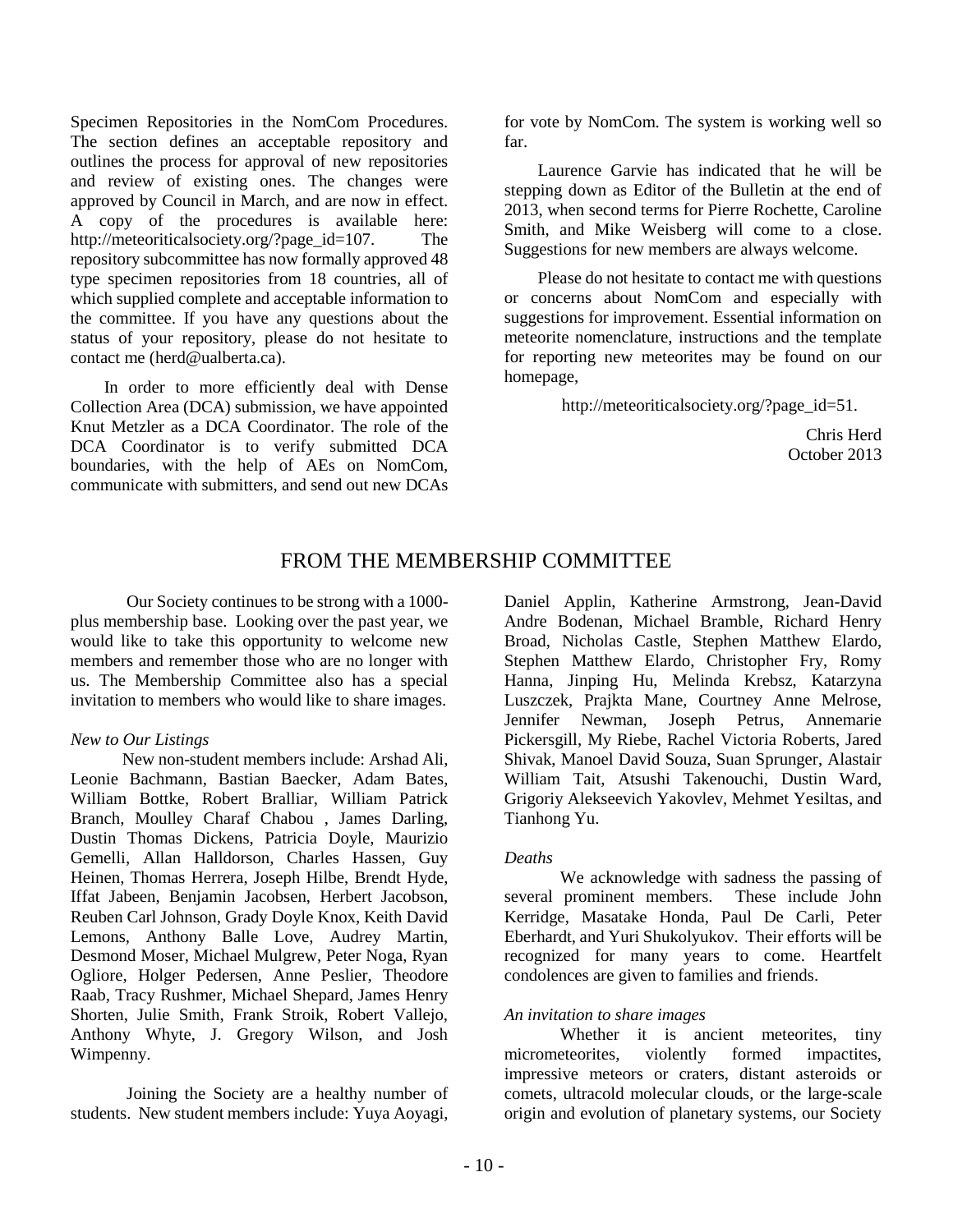is dedicated to topics that are often extreme and visually dazzling. Taking advantage of this, the Membership Committee is in the process of acquiring images that we can share with others. With the help of webmaster Hiroshi Kaiden, these images will appear on the Society's website, including the homepage (at http://meteoriticalsociety.org/ ) and in a new image gallery. If you have images you have obtained and

## **Leonard Medal for 2014 to Roger Hewins**

The Meteoritical Society recognizes Roger Hewins with its 2014 Leonard Medal for seminal petrologic and experimental studies on the origin of chondrules and, by extension, the mechanisms and environments of formation of these essential building blocks of meteorites and planetary bodies.

#### **Nier Prize for 2014 to James Day**

The Meteoritical Society recognizes James Martin Dines Day with its 2014 Nier Prize for significant contributions to an improved understanding of the late accretion history of the terrestrial planets and smaller planetary bodies of the inner solar system.

The recipients of the Leonard Medal and the Nier Prize were selected by the Leonard Medal Committee: Conel Alexander, Herbert Palme (Chair), François Robert, Noriko Kita, and Christine Floss.

## **Barringer Medal and Award for 2014 to Alex Deutsch**

The 2013 Barringer Award is awarded to Dr. Alexander Deutsch for his broad contributions to the understanding of impact cratering. Alex's contributions are particular important in the areas of radiometric dating of terrestrial and lunar impact events, isotopic geochemistry and petrology of impact rocks from terrestrial impact craters, and experiments in shock metamorphism. Alex's contribution to the scientific community in terms of community service, meeting organization and editorial service have all been important contributions that have advanced the broader science of impact cratering.

The Barringer Medal Committee selected the recipient of this award. The committee members were Jeff Plescia (Chair), Barbara Cohen, Alvarao Crosta, and Mark Burchell.

would like to freely share with the world, please send some of your best images to me with a short caption, and the Membership Committee will have a look. I can be reached by email at ruzickaa@pdx.edu.

Alex Ruzicka with the assistance of J. Alex Speer October, 2013

# AWARDS AND HONORS

#### **Service Award for 2014 to Roy S. Clarke, Jr.**

The Service Award for 2014 is awarded to Roy Clarke, Jr., for his role in helping to build the meteorite collection at the Smithsonian into a national and international resource, for archival and historical work important to the Society, and for efforts that helped guide the Society at critical moments.

The Service Award recipient for 2013 was selected by the Membership Committee: Takuya Kunihiro, Jutta , Larry Lebofsky, Alex Ruzicka (Chair), Melissa Strait, and Erin Walton.

## **McKay Award for 2013 to N.G. Lunning**

The McKay Award for 2013 to N. G. Lunning, University of Tennessee (nlunning@utk.edu) for the presentation, "Heterogeneity in the Vestan Regolith: Evidence from the GRO 95 HED Pairing Group"

# **Wiley-Blackwell Awards for 2013**

Wiley-Blackwell, the publisher of our journal, *Meteoritics and Planetary Science*, again sponsored four awards of \$500 each for outstanding presentations by students at our 76th Annual meeting. The 2013 winners are:

C. Jilly, University of Hawai'i for the presentation, "In-situ Radiometric Dating of Aqueously Formed Carbonates in Sutter's Mill"

J. Hu, Arizona State University for the presentation, "Shock Metamorphism in L Chondrites Above Shock Stage S6"

A. Krzesinska, Polish Academy of Sciences for the presentation, "Multiple Impact Deformation of the Pultusk H-Chondrite"

N. Williams, University of Manchester for the presentation, "Absolute and mass-dependent titanium isotope compositions of solar system materials."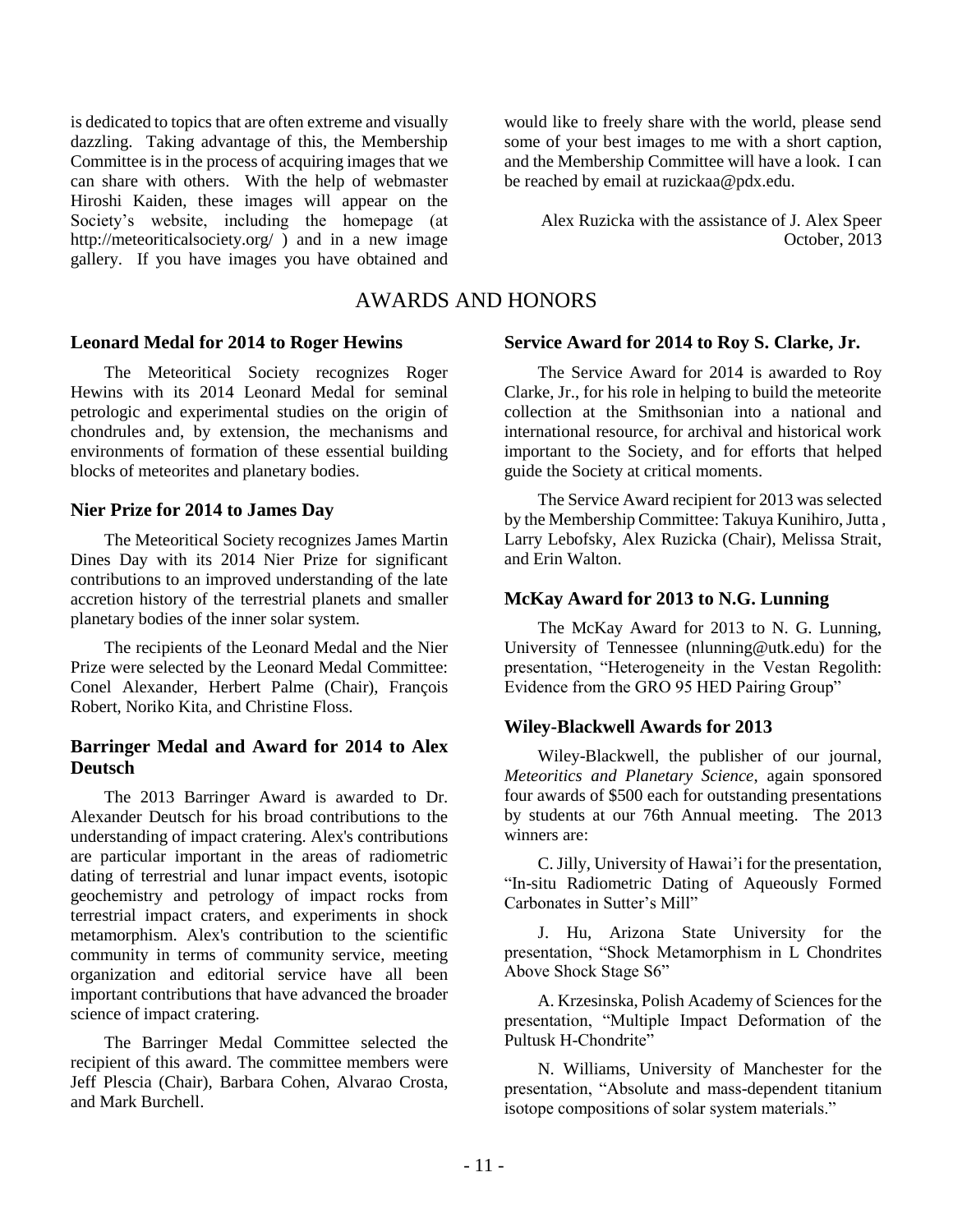The recipients of the McKay Award and the Wiley Blackwell Awards for 2013 were selected by a committee with the following members: Cari Corrigan (Chair), Erin Hauck (Vice Chair), and judges Gretchen Benedix, Emma Bullock, Hitesh Changela, Hasnaa Chennaoui, Guy Consolmagno, Brad De Gregorio, Tasha Dunn, Justin Filiberto, Christine Floss, Jon Friedrich, Adam Garde, Brendt Hyde, Martin Lee, Keiko Nakamura-Messenger, Jeff Plescia, Caroline Smith, Lucy Thompson, Allan Treiman, Mini Wadhwa, and Axel Wittmann.

#### The winner of the 2013 Pellas-Ryder Award is Christoph Burkhardt for the paper Burkhardt C., Kleine T., Dauphas N. and Wieler R. (2012) Origin of isotopic heterogeneity in the solar nebula by thermal processing and mixing of nebular dust, published in *Earth Planet. Sci. Lett.* **357-358**, 298-307.

The selection of the Pellas-Ryder award for 2013 was made, as always, by a joint committee of the Meteoritical Society (MS) and the Geological Society of America (GSA). Its members for this award year were Bob Anderson (GSA), Phil Bland (MS), Devon Burr (GSA), Hilary Downes (MS), Simon Kattenhorn (GSA) and Mario Trieloff (MS, chair).

#### **Pellas-Ryder Award for 2013**

# CALL FOR NOMINATIONS: AWARDS AND FELLOWS

The society depends on its members to nominate deserving candidates for its awards and Fellows. Your participation is needed and important. The procedures for making a nomination are summarized here and can also be found on our website, http:// meteoriticalsociety.org/?page\_id=66.

Nominations for Meteoritical Society awards should be sent, preferably by email with electronic attachments, to the appropriate committee chair (listed at the end of each paragraph) with a copy to the secretary, Greg Herzog (MetSocSec@gmail.com).

### **Leonard Medal and Nier Prize -- Deadline January 15, 2014**

The Leonard Medal honors outstanding contributions to the science of meteoritics and closely allied fields. It was established in 1962 to honor the first President of the Society, Frederick C. Leonard. Nominations for the Leonard Medal should include:

a formal letter of nomination,

a biographical sketch of the candidate,

a list of publications covering the work to be considered for the award,

additional substantive information, such as statements as to the importance of the nominee's research to the field of meteoritics and/or to the research of others

one seconding letter in support of the nomination (additional letters are encouraged).

The Nier Prize recognizes outstanding research in meteoritics and closely allied fields by young scientists. The award was established in 1995 to honor the memory of Alfred O. C. Nier, and is supported by an endowment given by Mrs. Ardis H. Nier.

#### *Broader eligibility constraints this year for Nier prize nominees*

In 2013 and with the approval of the Nier family, the eligibility requirements for the Nier Prize were changed as follows: The recipient will be a scientist who has not yet reached his or her thirty-fifth birthday at the end of the calendar year in which he or she is selected by the Council, or whose doctorate was awarded no more than seven calendar years before the year of selection by the Council. For 2014, this language means that the nominee must either have 1) been born on or after January 1, 1980; or 2) or received the doctorate on or after January 1, 2007.

Nominations for the Nier prize should include the items listed above for the Leonard Medal. They should also include the candidate's date of birth and the date on which the doctorate was awarded. If the research for the Nier Prize was performed and published with a research advisor or with multiple authors, a statement must be included that describes the nominee's leading role in the research.

### **Barringer Medal -- Deadline January 15, 2013**

The Barringer Medal and Award recognize outstanding work in the field of impact cratering and/or work that has led to a better understanding of impact phenomena. The Barringer Medal and Award were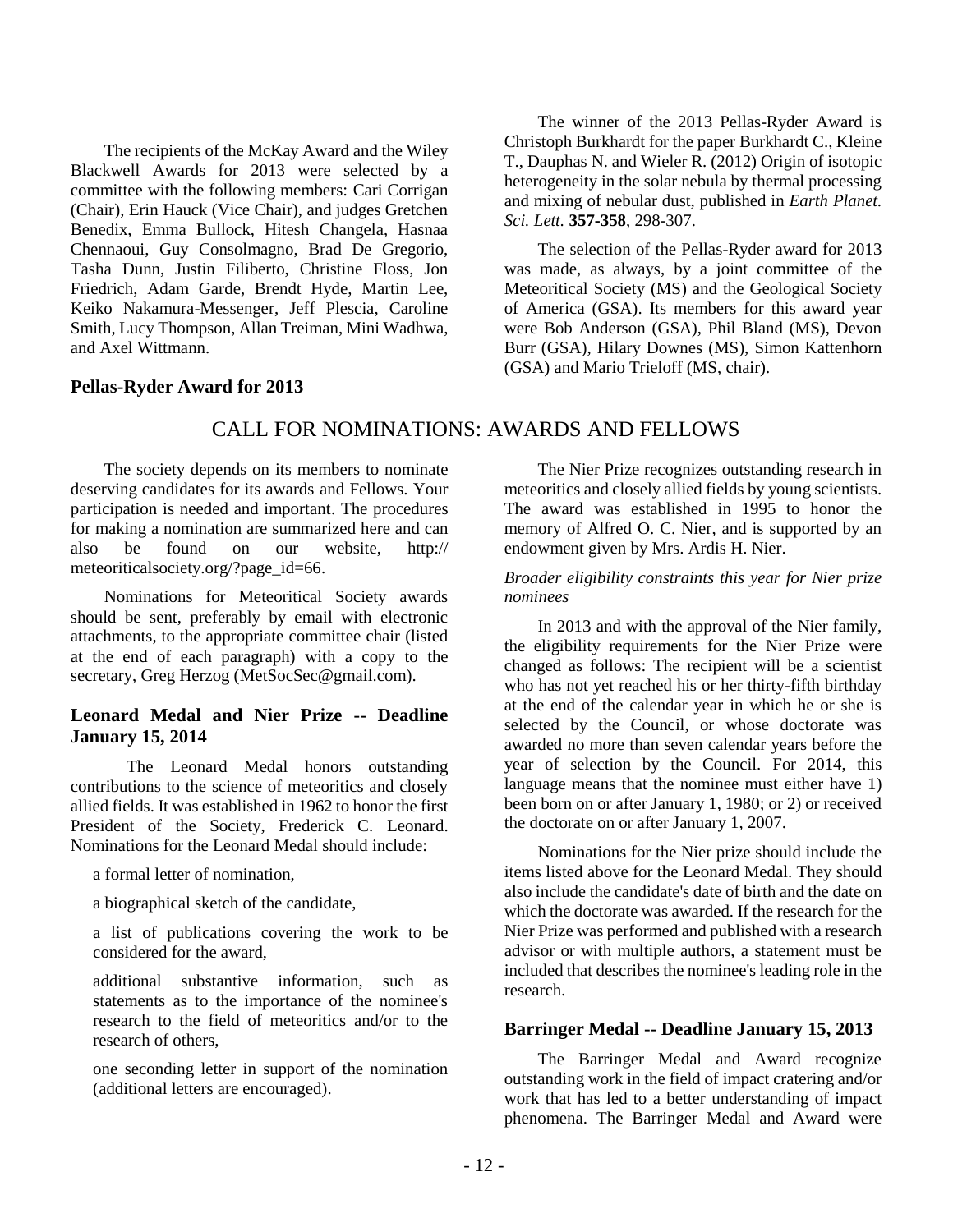established in 1982 to honor the memory of D. Moreau Barringer Sr. and his son D. Moreau Barringer Jr. and are sponsored by the Barringer Crater Company. Nominating letters should include:

a biographical sketch of the candidate,

a summary and evaluation of the accomplishments of the candidate and the importance of the candidate's work,

a list of publications covering the work to be considered for the award, and

one or more seconding letters.

The committee chair for 2014 will be Barbara Cohen (barbara.a.cohen@nasa.gov).

#### **Service Award -- Deadline January 31, 2014**

This award honors members who have advanced the goals of the Society to promote research and education in meteoritics and planetary science in ways other than by conducting scientific research. Examples of activities that could be honored by the award include, but are not limited to, education and public outreach, service to the Society and the broader scientific community, and acquisition, classification and curation of new samples for research.

Nominating letters should include a biographical sketch of the candidate and additional substantive information, such as statements as to the importance of the nominee's activities to the field of meteoritics and/or to the research of others. One or more seconding letters in support of the nomination are strongly encouraged.

The chair of the membership committee, which administers this award, is Alex Ruzicka (ruzickaa@pdx.edu).

## **Pellas-Ryder Award -- Deadline January 31, 2013**

This award, which is jointly sponsored by the Meteoritical Society and the Planetary Division of Geological Society of America, is for undergraduate and graduate students who are first author of a planetary science paper published in a peer-reviewed scientific journal. Any first author of a paper published on a topic listed on the cover of *MAPS* who was a student when the paper was submitted is eligible for consideration for this award. Nominations should include

the full citation,

a brief description of the paper's significance,

a letter from the department head verifying that the first author was a registered student when the paper was submitted, and

a letter from the student's advisor describing what portion of the work was done by the student.

Please send nominations to the secretary, MetSocSec@gmail.com

#### **Nomination of Fellows – deadline January 15, 2014**

The deadline for nominations is Jan 15, 2014.

Members who have distinguished themselves in meteoritics or in closely allied fields may be elected Fellows by the Council. No more than 1% of the members can be elected in even-numbered years. An alphabetical list of Fellows of the Society may be found on our web site (click Awards and then Fellows in the left hand menu).

Nominations for fellows should include a summary of the candidate's accomplishments (suggested length: ~150-200 words) together with a list of 5-10 of the candidate's most significant publications, including titles. Nominations should be sent to the Secretary, Greg Herzog (MetSocSec@gmail.com).

## FROM THE SECRETARY

#### **Election for 2015**

A new council will take office in January 2015, with Mike Zolensky as President and Monica Grady as Past President. The Nominating Committee (Gretchen Benedix, William Bottke, Denton Ebel, Matthieu Gounelle, David Kring, and Hiroko Nagahara (chair)) prepared the slate of candidates listed below. The Council has affirmed that this slate was selected in accordance with the Society's Constitution and Bylaws.

Vice President Trevor R. Ireland Australian National University

#### Secretary

.

Michael K. Weisberg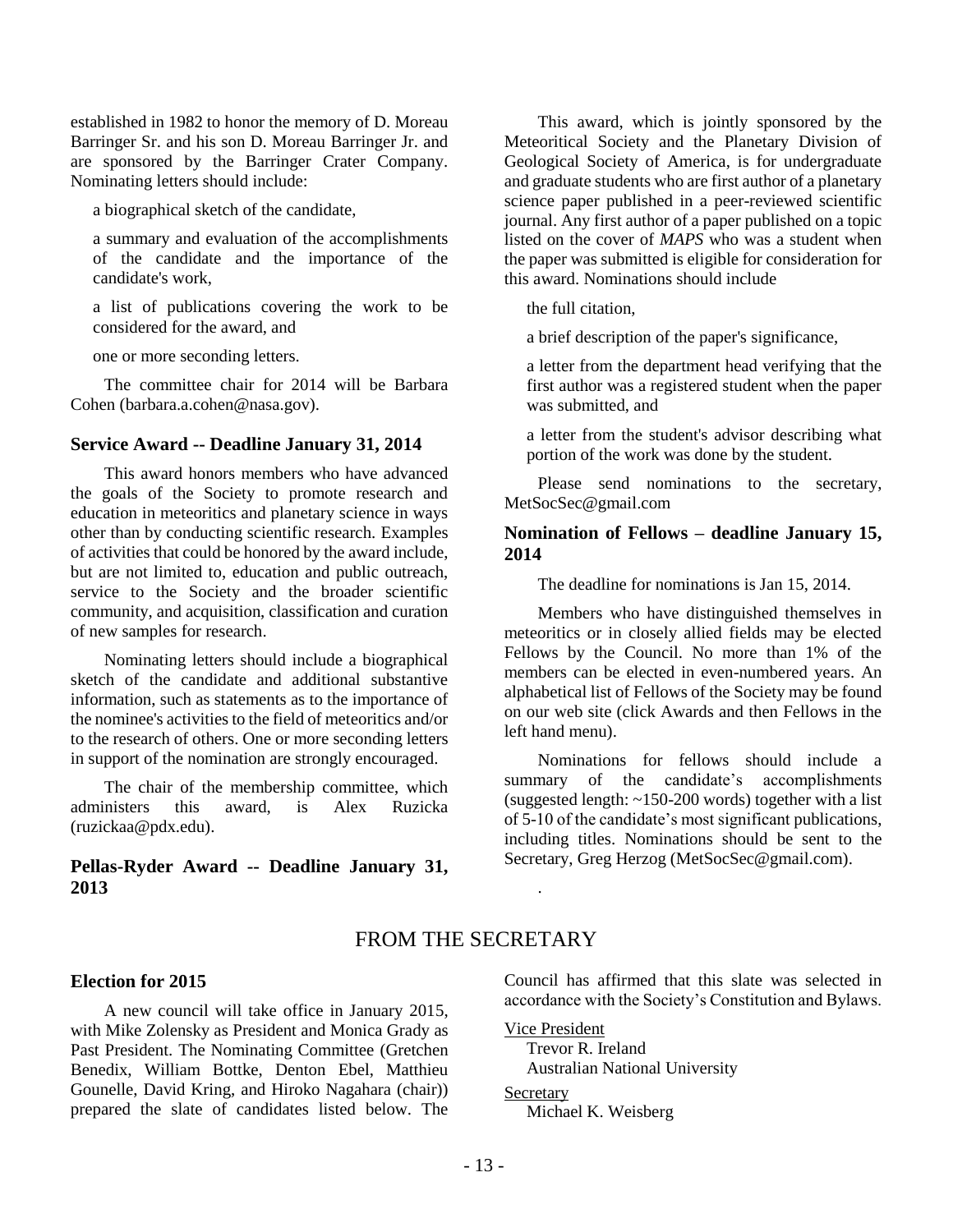Kingsborough Community College & The American Museum of Natural History

#### Treasurer

Candace Kohl Del Mar, California

## Councilors, 2nd term

Jay Melosh Purdue University Larry R. Nittler Carnegie Institution of Washington Maria Schönbächler ETH, Zürich Yoshi Yurimoto Hokkaido University

# Councilors, 1st term

Alexander N. Krot Hawaii Institute of Geophysics and Planetology Keiko Nakamura-Messenger, NASA-JSC François Robert, Muséum National d'Histoire Naturelle, Paris Caroline Smith

Natural History Museum, London

According to the constitution of the society, nominations for other candidates require a petition signed by at least 3% of the society's members (~30 at this writing) and should be submitted to the Secretary by February 15, 2014. If no candidates are nominated other than those listed above, the Secretary will declare the candidates listed elected by affirmation.

# *Statement from the Vice Presidential Nominee\**

# Trevor R. Ireland

Australian National University

Isotopic study of lunar and meteoritic materials \*The Vice-president serves for two years before becoming the President and then the Past-president.

I am pleased and honored to accept the nomination to the position of Vice-President of The Meteoritical Society.

One of the great things about the multidisciplinary field of Meteoritics is the range of issues covered and its contagious effect on the public imagination. The transient show of a shooting star inspires us from a young age. Handing over a meteorite for someone to hold is a wondrous experience as you can see them trying to relate to the fact that this rock has travelled millions of kilometers to us through space from the asteroid belt. When holding a 25 kg lump of Henbury, it easy for them to realize that larger bolides could do serious damage to us, both as individuals and collectively.

It seems that every day something comes up that links us to the solar system, whether it be the observation of a meteor, a meteorite impact and recovery, the near miss of an asteroid, or a visit of a space mission to one of our neighbor planets. What a privilege to work on any of them. Today is the start of International Space Week and I'm off to Questacon, the National Science and Technology Centre to give a talk on Hayabusa for which I am a member of the Joint Science Team. There is nothing like experiencing the excitement that children (and many adults for that matter) have for anything related to space and planetary science.

I grew up in New Zealand in a household interested in the outdoors. My mother and father were keen rockhounds, and although I was more interested in astronomy at the time, I was quite happy to go out and dutifully carry back many (it seemed like hundreds of) kilograms of rock back to our car. The rocks won out when I went to Otago University to study Geology, but I also spent four years in Physics classes. At that time I met Paul Sipiera in Dunedin, who suggested I join the Meteoritical Society because of my extraterrestrial interests. From Otago, I applied for various universities to carry out PhD studies, but ANU stood out when Ross Taylor put me on to Bill Compston to work on the newly completed SHRIMP ion microprobe. This gave me the opportunity to use both physics and geology in the measurement of isotopic compositions of refractory inclusions. I was then fortunate to be accepted for a post-doc with Bob Walker and Ernst Zinner at Washington University in St Louis, and then at the Max-Planck-Institut für Chemie in Mainz with Herbert Palme. After Germany, I came back to a QEII fellowship at ANU, had a brief stint working at UCLA with Kevin McKeegan, before accepting a tenure track position at Stanford University. But the call of Australia was strong for my family and so we've been back at ANU since 2000.

My meteoritics research has focused primarily on the isotopic compositions of the earliest solids in the solar system and of presolar grains. Through this work I am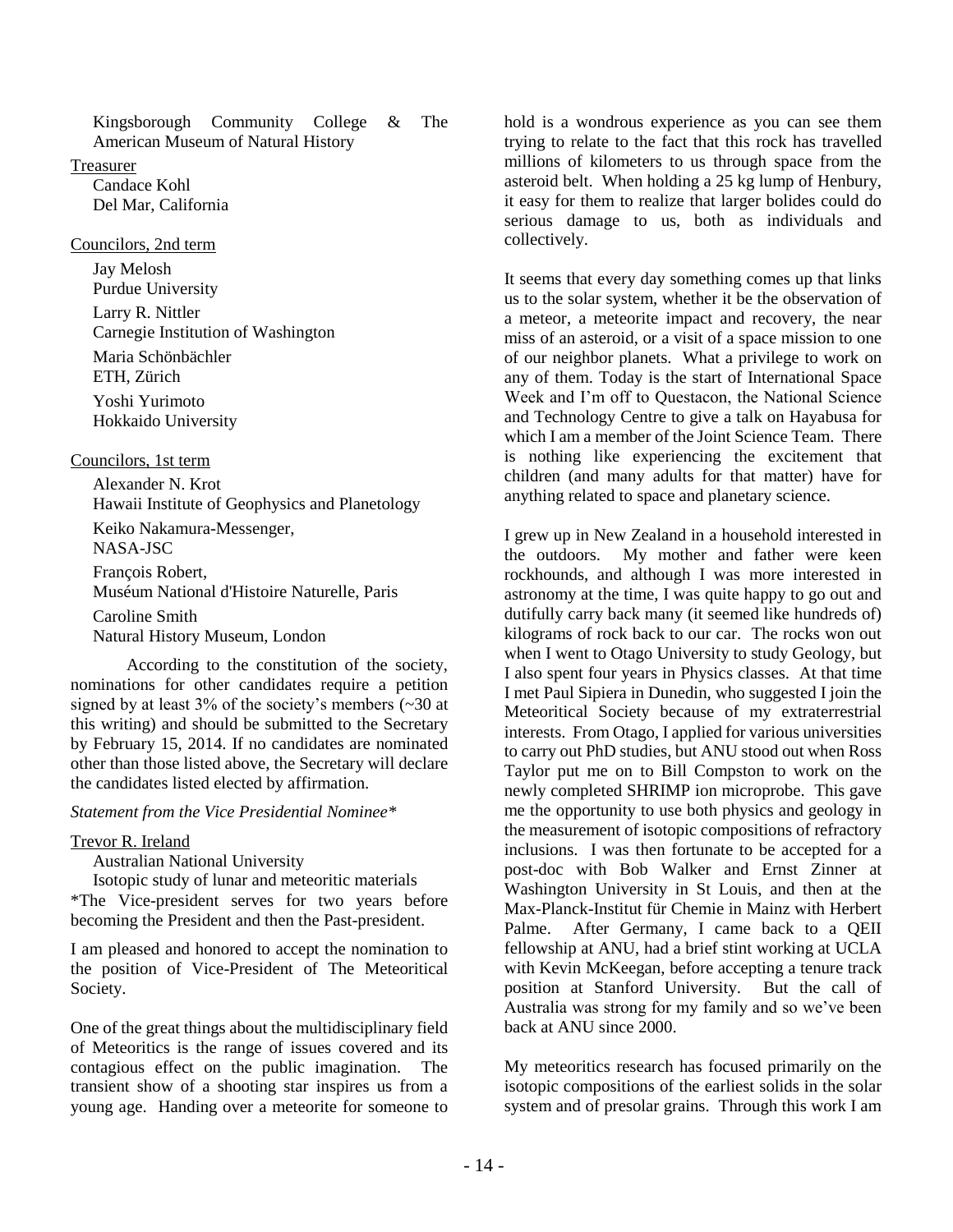becoming more interested in the dynamics of the early solar system and how refractory inclusions and their components were heated to such high temperatures yet maintain diverse chemical and isotopic signatures. I am also involved in more general applications of secondary ion mass spectrometry to geochronology and isotope geochemistry of terrestrial rocks. I currently teach a planetary sciences course that involves many aspects of meteoritics. One of the issues I face is obtaining appropriate samples for labs and demonstrations. As Vice-President, I'd like to look into whether the Meteoritical Society could be encouraged to develop a virtual meteorite collection that can be used by educators and students to examine the best samples available. I think this is a straightforward proposition that just needs a bit of logistical development.

Over the years I have attended the Meteoritical Society Meetings when able, and have really appreciated the opportunity to catch up with colleagues and make new acquaintances. As everyone in academia knows, we have a very fortunate life. In the Meteoritical Society we have a focal point that allows us to meet, socialize, and share ideas, all under the guise of doing work.

I joined The Meteoritical Society in 1982, sat on the Council 2003-2006, and was elected Fellow in 2008. I am currently an Associate Editor for Geochimica et Cosmochimica Acta. One of the highlights of my association with the Meteoritical Society was overseeing the 75th Annual Meeting in Cairns last year. I saw this as an opportunity to pay back the Society and put on a meeting in a truly spectacular location. I am so pleased so many of you took the opportunity to come down under.

At this time in my career I can see that mentorship is of greater interest than getting my own research completed. I see being elected as Vice President as an opportunity to continue this work and in trying to enthuse the next generation about the stones from the stars.

# *Brief biographies*

Secretary: Michael K. Weisberg

Kingsborough Community College & The American Museum of Natural History

Petrology and mineralogy of chondrites and other meteorites

Michael Weisberg is a professor in the Department of Physical Sciences at Kingsborough Community College and the Graduate Center of the City University of New York. He is also a Research Associate in the Department of Earth and Planetary Sciences of the American Museum of Natural History. His research is focused on understanding the early evolution of the solar system by integrating petrologic and isotopic studies of primitive meteorites.

Treasurer: Candace Kohl

Del Mar, California

Cosmogenic nuclides

Candace Kohl is retired as a research scientist from the University of California, San Diego in the Department of Chemistry and Biochemistry. Her research focused on measurement of cosmic ray produced radioactivity in extraterrestrial materials, lunar samples and meteorites, and in terrestrial materials to study impact crater formation. She has served on the membership and endowment committees of the Meteoritical Society and is currently a member of the legacy committee. She is active in space science outreach activities.

# COUNCILORS, 2ND TERM

Jay Melosh

Purdue University

Theoretical physics of planetary surface processes Jay Melosh is a professor in the Earth and Atmospheric Sciences and Physics Departments at Purdue University. His research focuses on the role of impact cratering in the evolution of the planets, satellites and small bodies in the solar system. He has participated in recent NASA missions to comets Tempel 1 and Hartley 2 and the GRAIL mission to the Moon. He has worked on the launch mechanism of Lunar and Martian meteorites and the possibility that microorganisms might survive meteoritic exchange between the planets.

#### Larry R. Nittler

Carnegie Institution of Washington

Pre-solar grains, Messenger Mercury mission

Larry Nittler is a staff scientist in the Department of Terrestrial Magnetism, Carnegie Institution of Washington, Washington DC. He studies the origin and evolution of the solar system, both through laboratory microanalysis of extraterrestrial materials and through planetary remote sensing. A particular focus is on isotopically anomalous presolar materials in meteorites and cosmic dust. He is currently Deputy Principal Investigator on NASA's MESSENGER mission to Mercury.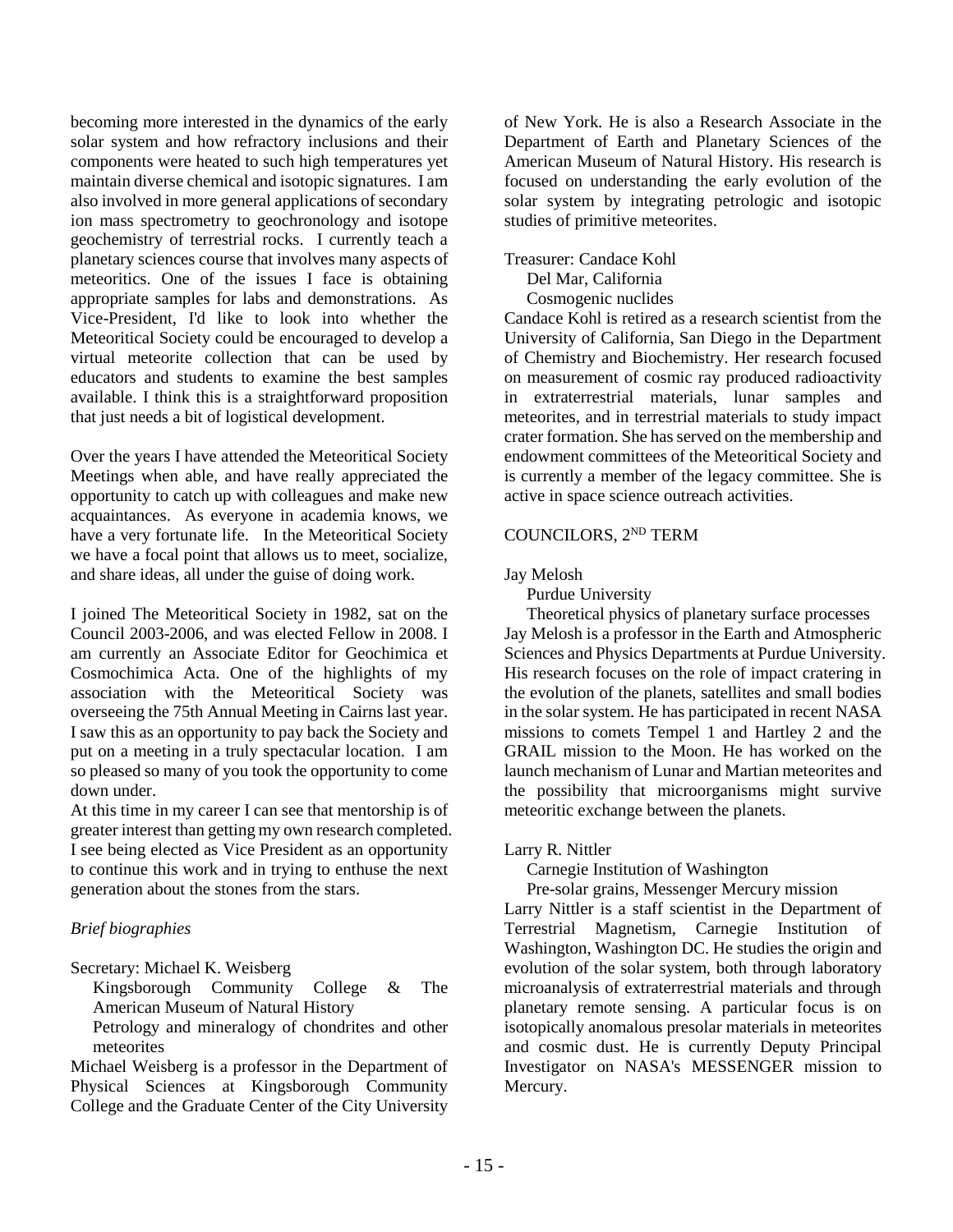Maria Schönbächler

ETH, Zürich

Isotope geochemistry and cosmochemistry

Maria Schönbächler is a professor in the Department of Earth Sciences at ETH Zurich, Switzerland. Her research focuses on dating and tracing events in the early solar system such as accretion and differentiation of planetary bodies using stable isotopes and extinct radionuclides.

#### Yoshi Yurimoto

Hokkaido University

Isotope cosmochemistry

Hisayoshi Yurimoto is a professor in the Department of Natural History Sciences at Hokkaido University. His research focuses on the origin of the solar system using microanalysis of meteorites by secondary ion mass spectrometry.

## COUNCILORS, 1<sup>ST</sup> TERM

#### Alexander N. Krot

Hawaii Institute of Geophysics and Planetology

Petrology and isotopic study of meteorites

Sasha Krot is a Research-Professor at the Hawaii Institute of Geophysics and Planetology, University of Hawaii at Manoa, USA. His research focuses on the primary and secondary mineralogy, petrology, and isotopic compositions of chondritic components (chondrules, refractory inclusions, and matrices) to understand nebular and asteroidal processes they recorded.

Keiko Nakamura-Messenger,

NASA-JSC

Organics in planetary materials

Keiko Nakamura-Messenger joined the Astromaterials Research and Exploration Science Directorate at NASA Johnson Space Center after receiving a PhD in material science from Kobe University, Japan. She is currently the Sample Site Science Lead and the deputy curation project lead for NASA's OSIRIS-REx mission. She is also a science team member of Japanese Hayabusa2 mission. Nakamura-Messenger has extensive experience with the curation and analysis of extraterrestrial materials, including: Stardust mission samples, interplanetary dust particles, and primitive meteorites. She is the lead discoverer of two new minerals, brownleeite (MnSi) and wassonite (TiS). Asteroid 7862 Keikonakamura (1981 EE28) is named after her for work revealing the existence of organic

globules in meteorites, furthering understanding of organic material in the solar system.

## François Robert,

Muséum National d'Histoire Naturelle, Paris

Light isotope cosmochemistry and geochemistry François Robert is the Director of the "Laboratoire de Minéralogie et Cosmochimie du Muséum". His research in cosmochemistry is focused on the reconstructions of the physical environments where the chemical reactions yielding the first solids of the solar system took place. These reconstructions are based on the analysis and theoretical interpretation of variations in abundance patterns of the light elements.

## Caroline Smith

Natural History Museum, London

Mineralogy and geochemistry of meteorites; meteorite curation methods

Caroline Smith is a Principal Curator and Curator of Meteorites at the Natural History Museum in London. She has a wide variety of research interests including the origins and history of ureilites, use of innovative techniques for non- or minimally destructive analyses, and curation of samples returned from space missions. Caroline has served on the Membership Committee and has been a member of and Secretary to the Nomenclature Committee.

# **What's in a name?**

To avoid having to pay state and federal taxes MetSoc registers with several different U.S. government agencies as a special type of educational organization. Unfortunately, for historical reasons, the registered names have varied slightly: We were listed in different places as both *The* Meteoritical Society and (no "The") Meteoritical Society. We owe a round of thanks to our Treasurer, Rhian Jones, for resolving the nightmare of bureaucratic confusion that resulted. We are now formally identified everywhere that we need to be as "The Meteoritical Society."

# **A conflict of interest policy for MetSoc**

Once having straightened out our tax status, we learned that to protect it, we would need a Conflict of Interest policy. The Council passed one earlier this year. You can see it on the website at http://meteoriticalsociety.org/?page\_id=109.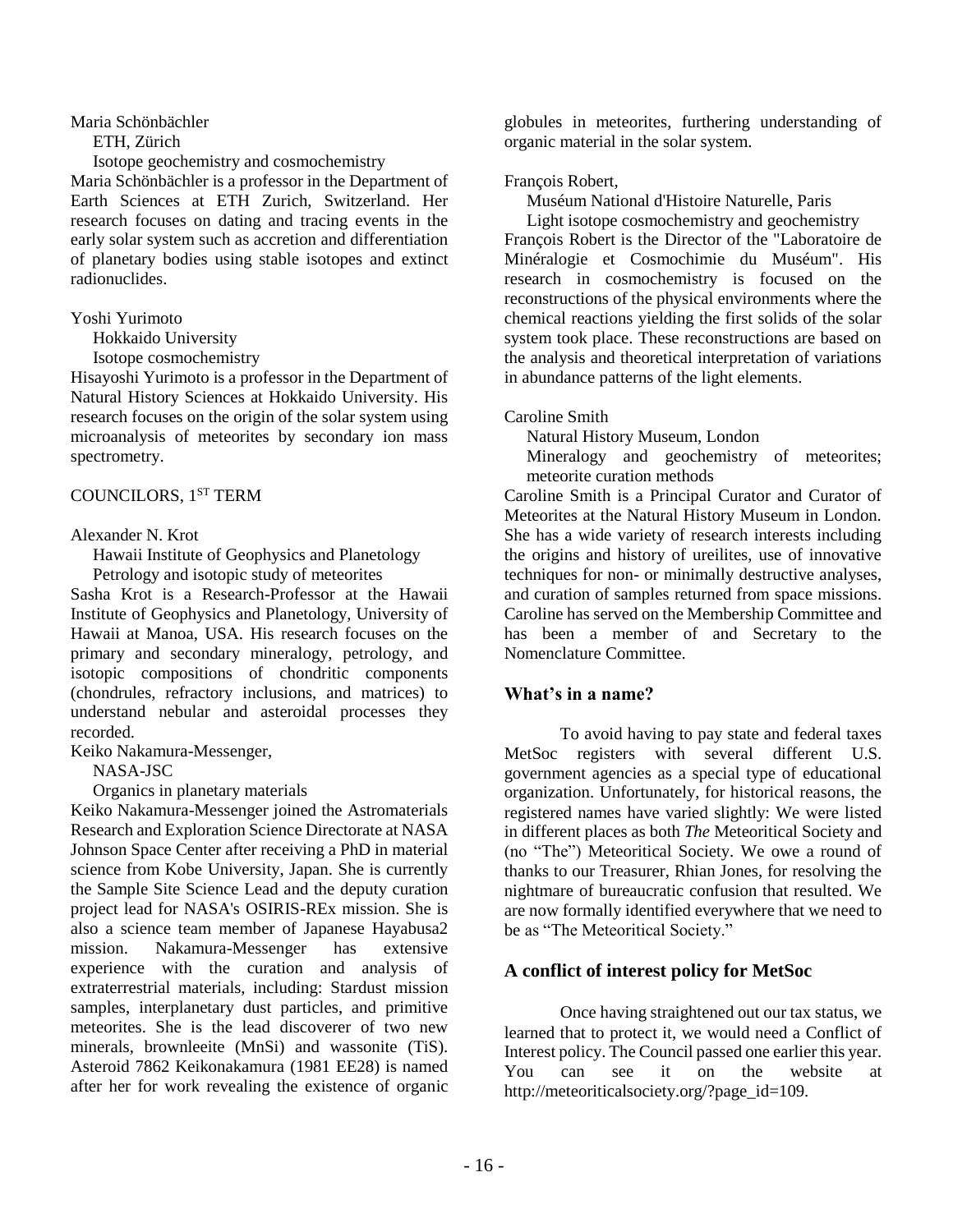## **Pictures wanted for the MetSoc website**

Alex Ruzicka, chair of the Membership Committee is still interested in receiving interesting pictures for the home page of the website. Eye-catching pictures of interest to the general public are especially welcome.

# **Publications**

In the old days - the 20th century and the early part of the 21st - when MetSoc published *MAPS* entirely on its own, about 30% of the costs of the journal went for printing and mailing. Most of the rest covered production – running the editorial office, which included setting up and editing proofs, negotiating with libraries, advertising, back issues, and other matters. All of us recognize today's trend away from hard copy and toward electronic-only publication. Our meeting abstracts, as Tim Jull notes in his report, are now electronic only. Three years ago Elsevier decided unilaterally that individual subscribers would no longer receive the printed edition of *Geochimica et Cosmochimica Acta*, offering instead an electronic subscription, which was redundant for me and probably for many other former print subscribers fortunate enough to have access to university libraries. But never mind the grousing. Many of our fellow members went fully electronic long ago, having concluded that they did not have or want to devote entire walls of shelving to back issues *GCA*.

So what about *MAPS*? We have an arrangement with Wiley that has worked out well and includes printed copies for thems as wants 'em. Someone, somewhere (overseas), however, is still doing the printing and mailing. Ultimately, libraries and we subscribers have to pay for the services. Meanwhile the tide of electronic usage flows on. Canute-like, I like very much having the printed version of *MAPS*: I can

browse the table of contents on my way back from the mail box; I can sit comfortably wherever and read *MAPS* without having thumb reduction surgery. Call me old-fashioned, but when writing, I'd rather look at a journal on my desk than switch windows on a screen. On the other hand, the journals take up a lot of wall space and pile up on my desk. Sometimes it's easier to call up an article electronically than to find it on the top shelf.

The Council has not yet been ready to pull the paper plug on *MAPS*, but regretfully I think the day is coming.

# **Background to changes in eligibility requirements for the Nier Prize**

If you've looked lately at eligibility requirements for academic prizes and awards, you may have noticed fewer age requirements set in terms of years since birth and more in years since the Ph.D. or other terminal degree. The new approach balances enthusiasm for youth with appreciation for those who return to the academy later in life.

In this context, Jeff Grossman initiated a discussion of our requirements for the Nier Prize, which used to be only for recipients aged 35 or younger. The Council crafted changes in close consultation with members of the Nier family and passed them earlier this year. Candidates for the Nier Prize now must have received their terminal degree within seven years of the date of the award. This seems like a good thing.

# **Nominations for Awards and Fellows**

We have a few weeks left yet to nominate candidates for Awards or to become Fellows. Council members can't do it (the Bylaws don't allow it). Please consider nominating deserving candidates.

> Greg Herzog November, 2013